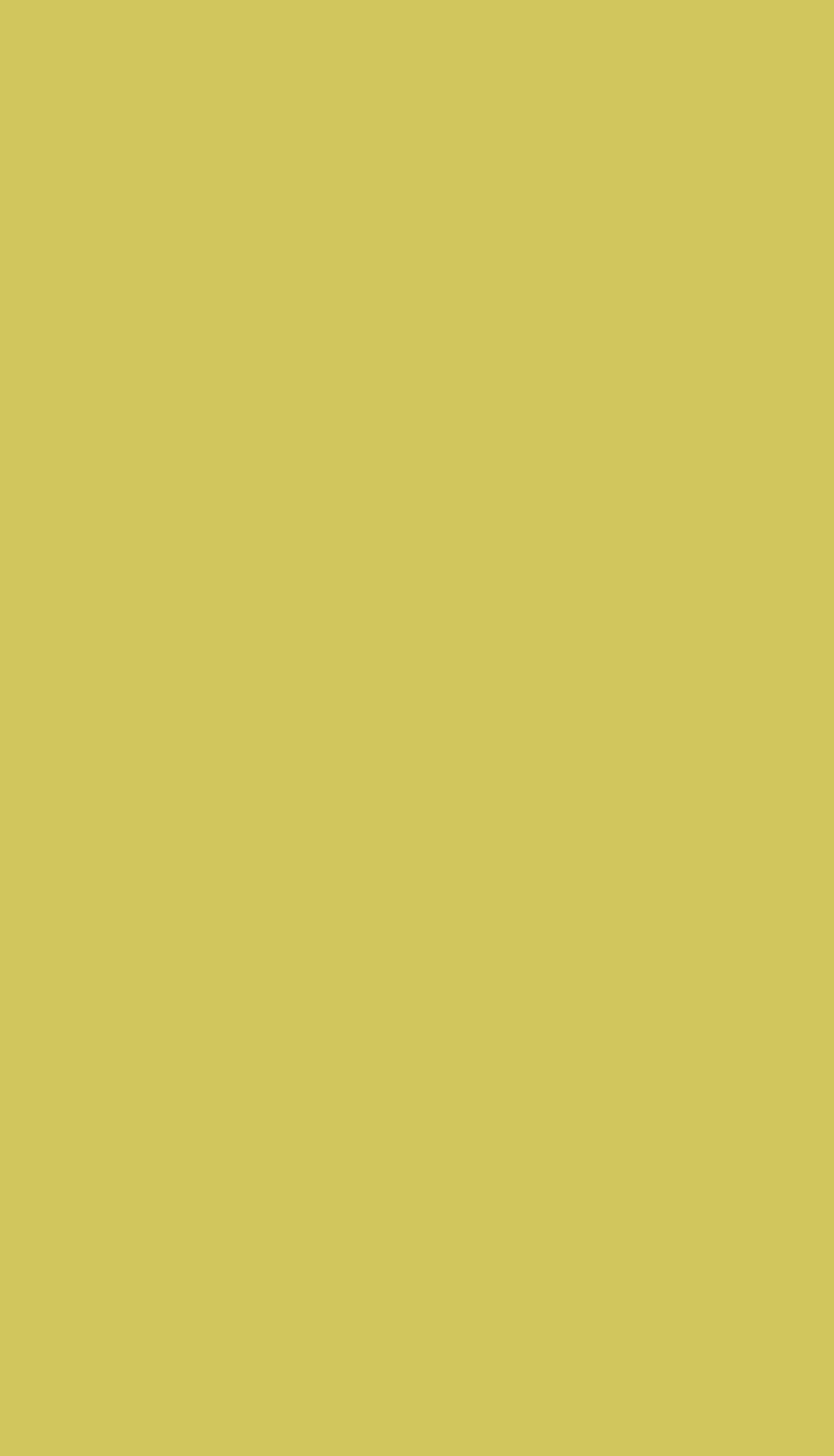# Glossary of Terms & Abbreviations

**Absolute return fund** – a fund that has the flexibility and objective of delivering positive returns in all market environments.

**Accidental death cover** – a payment made under a life insurance policy if death is caused by an accident.

**Accrued benefits** – benefits earned by a member of company pension plan.

**Accumulation units** – units where net income is automatically used to purchase more underlying stocks and shares for the fund. This is reflected in the unit price and unit holders will generally benefit from not having to pay an initial charge on the re-invested income.

**Active investment** – buying and selling shares in order to make a profit on a short-term basis.

**Active management** – a style of investment management where the fund manager buys and sells shares of a company based on their potential for capital appreciation.

#### **Additional Voluntary Contributions (AVC)**

– Extra payments a member of an occupational (company) pension plan can make to potentially boost retirement income.

**Adviser charge** – a charge payable to the adviser for financial advice given. This can be paid directly to the adviser, or, in certain circumstance, can be deducted from the plan.

**Aggregate** – any total (e.g. the gross national product; the sum of monthly sales).

**Alpha** – this measures the difference between a fund's actual returns and its expected returns given its risk level. A positive alpha figure indicates the fund has performed better than predicted taking into account the fund objective and level of risk taken. A negative alpha indicates a fund has performed worse than predicted taking into account the fund objective and level of risk taken.

**Alternative investments** – any investment other than equities and fixed income. Property, private equity and hedge funds are all examples of alternative investments.

**Alternative Investment Market (AIM)** – an exchange for growing companies that haven't yet qualified for the FTSE. The governing rules over stock entry are less stringent than the requirements to become quoted on the Official List.

**Alternatively Secured Pension (ASP)** – the technical term for income drawdown after age 75. After age 75 the Government rules on income drawdown plan change which affects the options available. If investors already have an income drawdown plan, taken out before they turned 75, they will either have to purchase an annuity or move into an ASP plan.

**Amortisation** – the process of paying off a debt liability and accrued interest by regularly paying a series of equal amounts.

**Annual Allowance** – the maximum an individual can pay into all of their pension plans in any one tax year, whilst still receiving tax relief.

**Annualised return** – the rate of return on an investment on an annual basis.

**Annual Management Charge (AMC)** – the annual fee paid by the unit holder that covers the costs of running a fund, usually taken directly from the fund. It is typically expressed as a percentage of the value of the fund.

**Annual Percentage Rate (APR)** – is the true cost of a loan with all costs included. This enables a direct cost comparison between different lending products.

**Annual rate of return** – the percentage profit on an investment, measured over a year.

**Annuity** – a contract guaranteeing, for an agreed period or until death, a series of regular payments in return for a capital sum.

**Any occupation** – a claim can only be made if the life assured is unable to do any kind of paid work.

**Appreciation** – an increase in the value of an asset.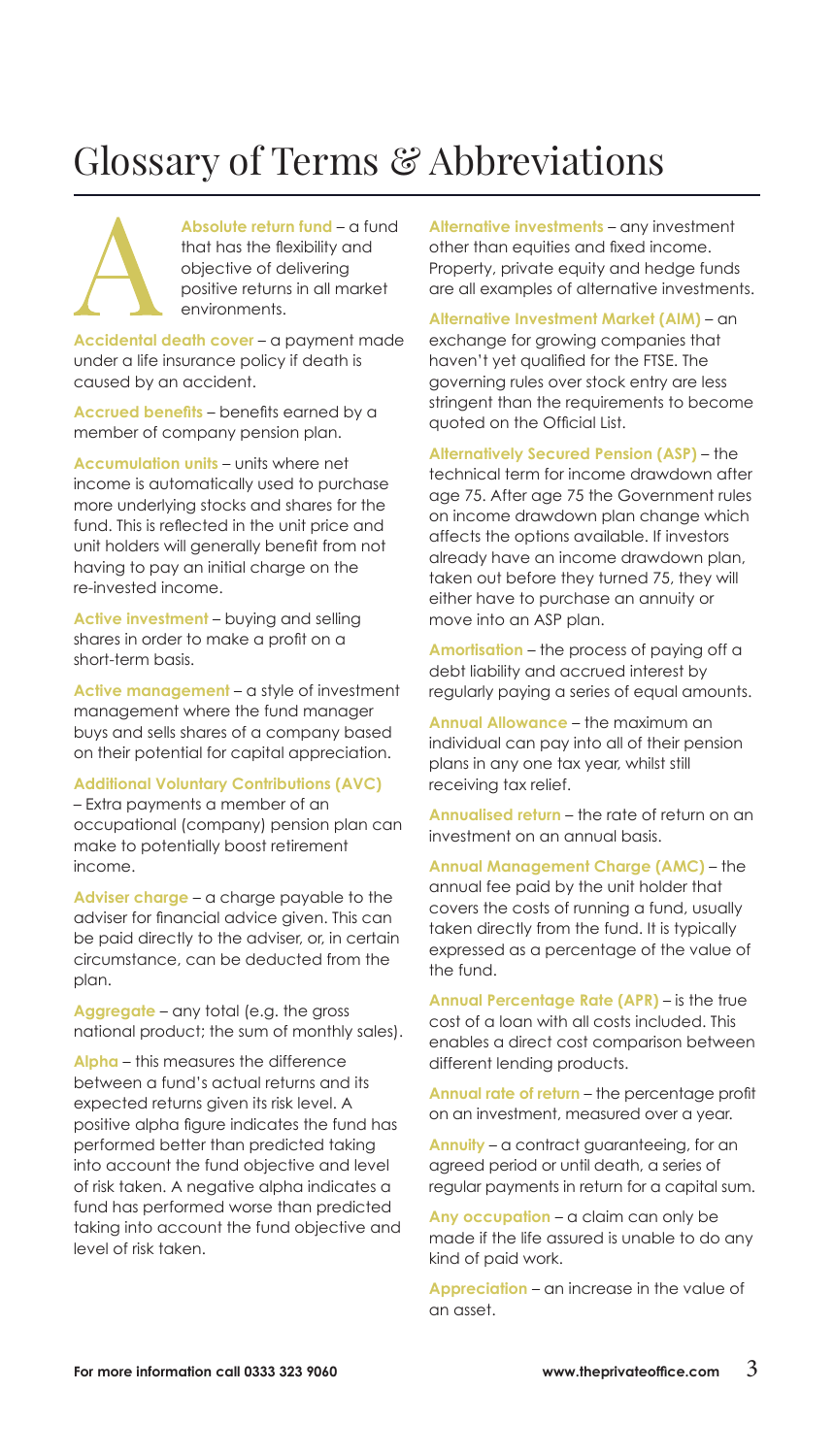**Asset** – anything owned that has (commercial) value. It can be financial in nature (money, stocks, bonds, shares, invoices, securities), physical (buildings, machinery, cars, land), or qualitative (qualities, skills, things of great intrinsic value).

**Asset allocation** – the proportion of a fund that is invested in different asset classes, i.e. equities, bonds, cash, property, etc., geographic regions or industry sectors in order to achieve the highest expected returns for the lowest possible risk.

**Assets Under Management (AUM)** – the total market value of investments managed by a mutual fund, money management firm, hedge fund, portfolio manager, or other financial services company.

**Auto enrolment** – a law requiring employers to enrol workers into a workplace pension scheme.

**Average maturity** – a statistic relating to bond funds which provides the weightedaverage maturity of all the bonds within a fund. The maturity of a bond is the time at which the principal of a bond is repayable and it ceases to exist.

## **BACS (Bankers' Automated**

**Clearing Services)** – a system in the UK. For making payment from one bank account to another - the payment typically takes 3 working days to clear.

**Balanced fund** – a fund that aims to provide a balanced return of income and capital growth over the long term.

**Balance sheet** – an accounting statement of a company's assets and liabilities, provided for the benefit of shareholders and regulators. It gives a snapshot, at a specific point of time, of the assets that the company holds and how the assets have been financed.

**Bank of England (BOE)** – the Central Bank of the UK. In 1997 the Labour government gave the Bank operational independence and they are now responsible for the maintenance of price stability. They set interest rates (through the Monetary Policy Committee) to ensure they meet the inflation target set by the government.

**Bankruptcy** – when an individual or company has reached the point of being totally incapable of repaying debts. When this happens to a company they will go into liquidation or receivership.

**Base rate** – the rate of interest on which financial institutions base their lending rates. It is used to set all their other interest rates. Their loan rates will be a certain percentage above the base rate, and their savings rates below. When they change their base rate, this will then automatically change all their other rates.

**Basis point** – can be used to describe changes in stock and bond prices. Each percentage point change in a bond yield equals 100 basis points. (For example, the difference between interest rates of 10.5% and 10.0% is 50 basis points.)

**Bear market** – a pessimistic trader who thinks investments are going to fall. A bear will sell their investments in the hope of buying them back at a lower price. A bear market is a period of falling stock prices, over a period of time.

**Benchmark** – a group of funds whose overall performance is used as a standard to measure investment performance. For example, the benchmark normally used for a fund that invests in UK equities is the FTSE All Share Index.

**Beneficial owner** – the person entitled to the benefit of property. This can be different to the person who is the legal owner, e.g. where an investment is held by a nominee.

**Beta** – an important measure of a stock's (or a portfolio's) volatility in relation to a market index, which by definition has a beta of 1.0. A beta higher than this implies greater volatility than the overall market. Thus, a stock with a beta of 1.5 will move up 15% when the market rises 10%.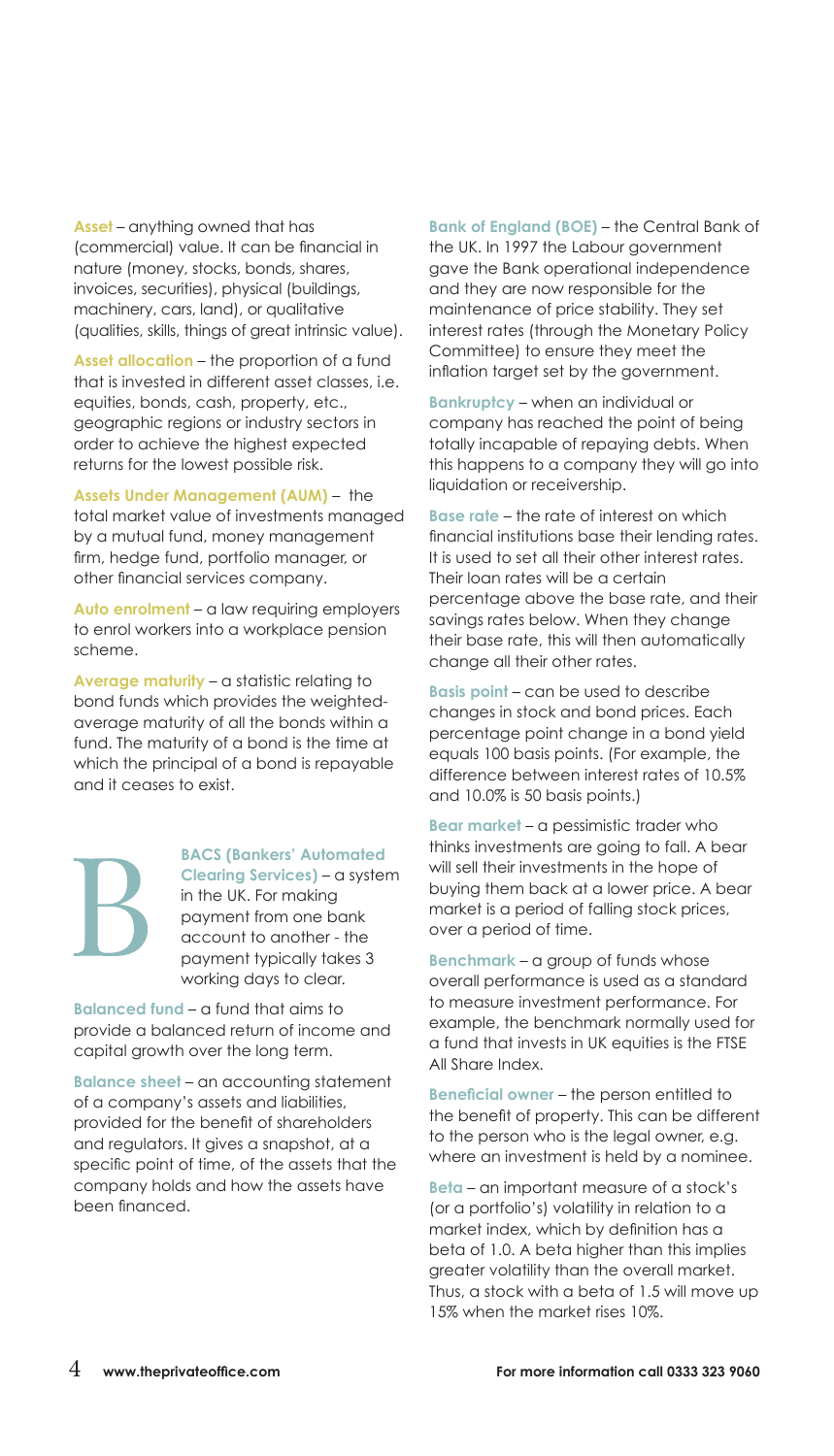**Bid (also called Bid Price)** – the price at which units or shares are bought or sold. This refers to unit trusts only and not OEICs.

**Bid-Offer Spread** – the difference between the bid and the offer price. The size of the spread is affected by several factors, including current trading volumes and market conditions.

**Bond** – a debt (IOU) issued by a corporation or government in exchange for the money the bondholder lends it. In most cases, the issuer agrees to pay back the loan by a specific date and makes regular interest payments until that date.

**Book cost** - (also called book value) is the amount originally paid for a holding of shares or other assets.

**Bottom-up** – an investment strategy that relies on stock picking, rather than trying to achieve a balanced weighting in various sectors. If a fund uses a bottom-up approach, it will focus on the performance and management of individual companies rather than general economic or market trends. It is the opposite of top down.

**BRIC** – an acronym used to describe the four countries of Brazil, Russia, India and China. A BRIC fund is a fund that invests in the economies of these four countries.

**Bull/bear ratio** – a market sentiment indicator based on a poll of investment advisers as to whether they are bullish, bearish, or neutral on the stock market.

**Bull market** – when stock prices have risen steadily over several months, experts call it a 'bull' market. When stocks trend downward for a long period, it is known as a 'bear' market.

**Business cycle** – fluctuations in overall business activity accompanied by swings in the unemployment rate, interest rates, and corporate profits. Over a business cycle, real activity rises to a peak (its highest level during the cycle), then falls until it reaches a trough (its lowest level following the peak), whereupon it starts to rise again, defining a new cycle. Business cycles are irregular, varying in frequency, magnitude, and duration. A very strong upwards cycle is usually referred to as a boom, and a deep trough is referred to as a recession or in exceptional cases a depression.

**Business Property Relief (BPR)** – a relief provided by the UK Government as an incentive for investing in specific types of trading companies, including small unquoted trading companies. It also provides relief from Inheritance Tax (IHT) on the transfer of relevant business assets at a rate of 20% or 100%.

**Buy back option** – provides the option to buy back life insurance cover after a critical illness claim is made.

#### **Buying power** – a way of

measuring inflation by looking at how the buying power of money can change over time if prices change.

> **Capital** – money or valuable assets which if invested can grow in value or generate an income.

**Capital adequacy** – a requirement for banks to

have a minimum amount of capital to support their operations.

**Capital appreciation/growth** – the increase in the original value (i.e. principal) of an investment.

**Capital Asset Pricing Model (CAPM)** – a model that tracks the relationship between risk and expected return. It stipulates that the return on a risky asset is equal to the risk-free rate plus a risk premium.

**Capital expenditure** – spending on plant, equipment and the like. High levels of spending indicate optimism.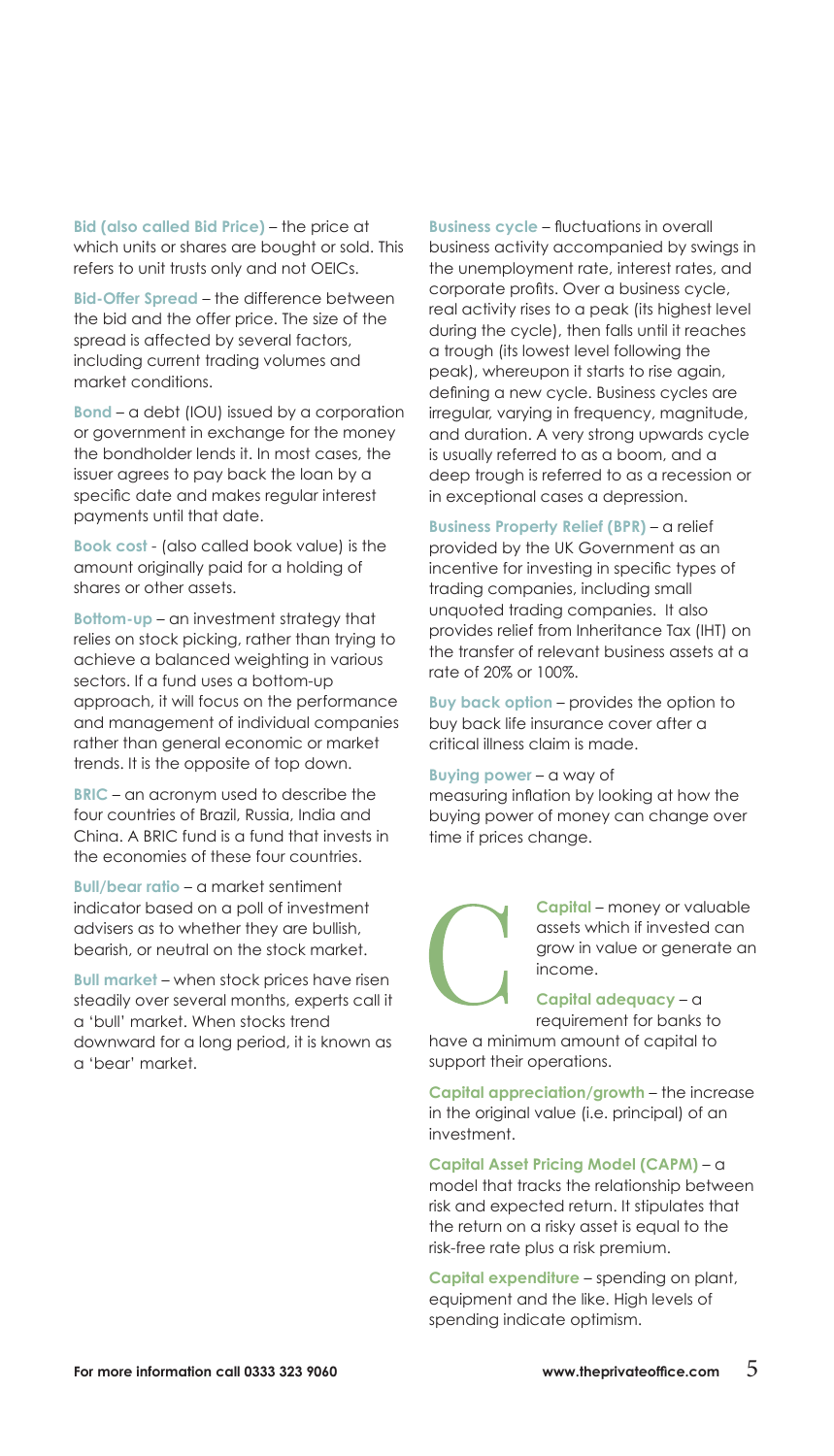**Capital gain** – the increase in asset value or investment value from the time it was bought to the time it was sold.

**Capital Gains Tax (CGT)** – tax that is payable on the profits made on most investment products.

**Capital growth** – an increase in the value of a fund or asset.

**Capital loss** – the amount by which an asset has decreased in value since it was acquired.

**Capitalisation issue** – also known as a scrip issue or Bonus issue. These are new shares issued by a company to its existing shareholders, usually in a mathematical proportion to the number of shares already held. These shares are issued free of charge.

**Capital market** – a broad term for the markets in which corporate equity and longer-term debt securities (those maturing in more than one year) are issued and traded.

**Capped drawdown** – a type of income drawdown product that was available before 6 April 2015.

**Capped rate** – a cap, or ceiling, beyond which the lender's Standard Variable Rate (SVR) will not rise.

**Cash back** – a payment made by the lender to the home buyer when they take out a mortgage.

**Cash dividend** – companies distribute profits to shareholders in several ways. The most common way is to pay a cash dividend to shareholders. The dividend is usually paid as an amount per share to investors holding shares on the ex-dividend date (see Stock Dividend)

**Cautious fund** – a fund that aims to provide a better return than cash over the long term.

**Central Bank** – the principal monetary authority of a nation, a central bank performs several key functions, including issuing currency and regulating the supply of credit in the economy. The Bank of England is the central bank for the UK.

**Centralised Settlement System for Securities Traded (CREST)** – an electronic share settlement system operated by CRESTCo for securities traded on the London Stock Exchange. Most shares are now registered on the CREST system and can be traded, settled and held electronically.

**Chargeable Lifetime Transfer (CLT)** – lifetime transfers of value (broadly, gifts) that are immediately chargeable to inheritance tax. Generally, a lifetime gift is immediately chargeable unless it is an exempt transfer or a potentially exempt transfer (PET)

**Clearing House Automated Payments** 

**System (CHAPS)** – an electronic method of transferring money which guarantees same day payment, and as such may carry a charge.

**Closed-ended funds** – funds that are incorporated as an investment company and have a fixed fund size.

**Collateral** – also called security. Collateral is an asset that a borrower agrees to give up to a creditor if they default on a loan agreement; i.e. it serves as security for a loan or other credit.

**Collective investment schemes** – the pooling of money with that of other investors to benefit from asset sharing. This enables greater asset diversification and the hire of professional fund managers which would not be cost effective for a single investor. Collective investment schemes include unit trusts, investment trusts and open-ended investment companies (OEICs).

**Commercial property** – includes offices, industrial buildings (such as warehouses) and retail buildings (such as supermarkets and shopping centres). Good commercial property should rise in value over time and generate a steady stream of rental income for investors.

**Commission** – the fee payable to a broker to cover the cost of executing and settling a transaction. This can also be the payment received by an intermediary on the sale of investment or insurance products.

**Commodity** – includes any raw material, for example, oil, gold and livestock.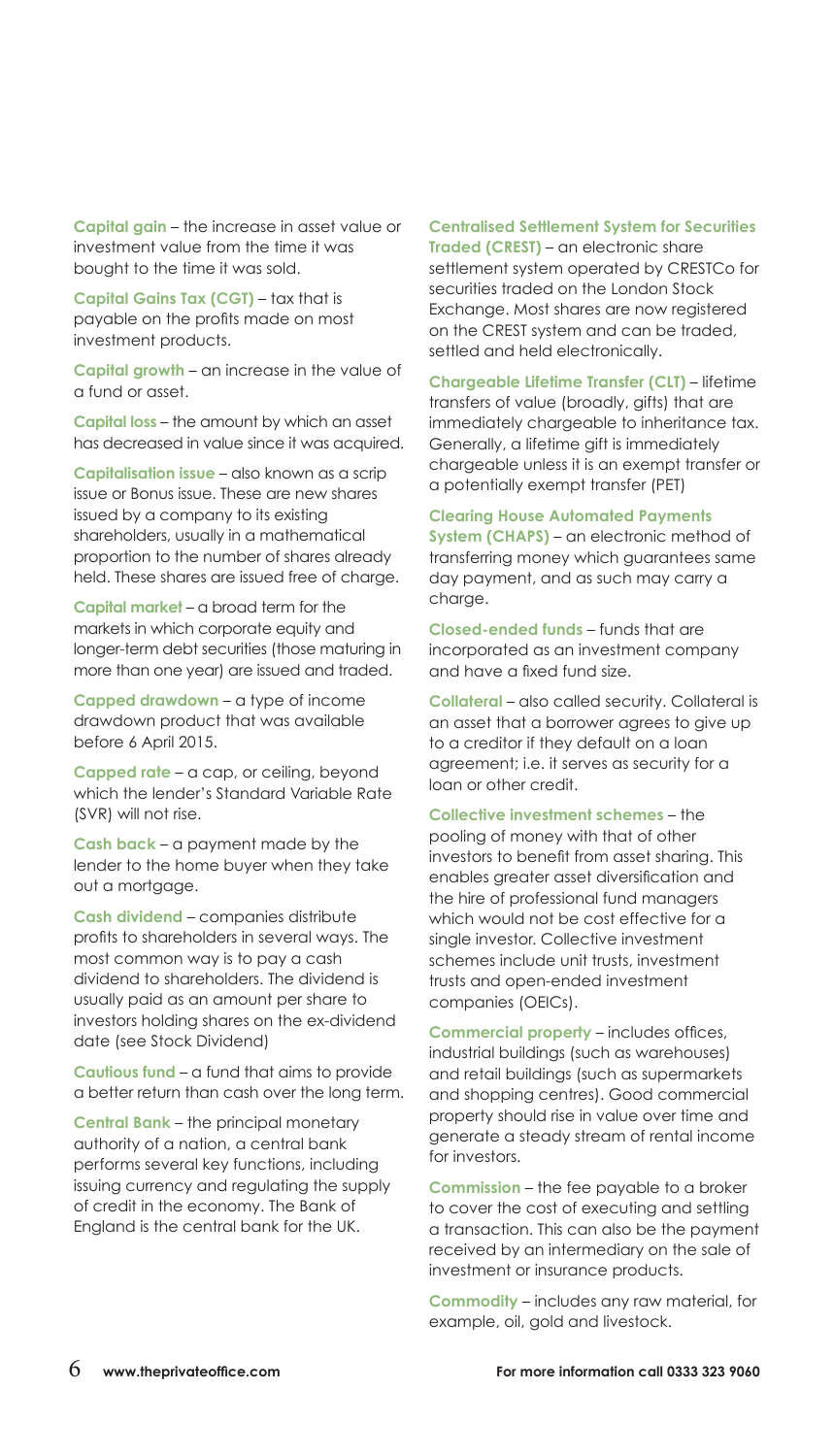**Consolidated Tax Voucher (CTV)** – records all tax credits earned by an individual through a particular broker, in a particular tax year.

**Consumer confidence** – an index of consumer optimism based on surveys of consumers' attitudes about current and future economic conditions. In the US, the Consumer Confidence Index is constructed by The Conference Board.

**Consumer expenditure** – spending by households on goods and services.

**Consumer Price Indices (CPI)** – a term used in most countries for their equivalent of the Retail Price Index.

**Contract note** – a written confirmation of a trade, issued by the broker to the customer for whom the trade was executed.

**Contrarian** – an investor who takes the opposite position to the majority of those investing in the market.

**Conversion option** – provides the option to switch to another type of insurance - offering the same level of cover - without any disclosure of further medical information.

**Convertible bond** – bonds which can be converted into shares in the company that issued them.

**Corporate action** – an action taken by a company which affects the existing share structure. Such actions may benefit shareholders, such as rights issues or bonus issues. Other types of action are less easy to interpret, such as take-overs or mergers.

**Corporate bond** – a corporate bond is issued by a company as a way of raising money to invest in its business. The bond is issued in return for a lump sum of money and the company pays a set rate of interest on it to the purchaser for a set period. It is effectively a cheaper way for companies to borrow money than paying interest to a bank for a loan.

**Correction** – a sharp, short drop in stock prices, after which the market resumes an upward climb.

**Correlation** – a measure of how closely two variables move together through time.

**Coupon** – this is the stated rate of interest any fixed income security such as a Bond.

**Covered call option** – selling the right to purchase shares at a price and within a set period of time. In exchange for which, the option buyer pays a premium.

**Creation** – the process of increasing a unit trust fund by creating new units is also called 'appropriation'. The unit trust manager pays the trustee for new units at the appropriation price, which is the offer price (on a forward basis) before the addition of any initial charge.

**Credit crunch** – a sudden reduction in the availability of loans and other types of credit from banks and capital markets at given interest rates. The reduced availability of credit can result from many factors, including an increased perception of risk on the part of lenders, an imposition of credit controls, or a sharp restriction of the money supply. If it persists, a credit crunch can cause bankruptcies and/or slow the economy.

**Credit rating** – credit ratings measure a borrower's creditworthiness and provide an international framework for comparing the credit quality of issuers and rated debt securities. The top credit rating agencies are Standard & Poor's and Moody's. Ratings are divided into two broad groups - investment grade and speculative (junk) grade.

**Credit risk** – the chance that a borrower will not repay what is owed.

**Critical illness policy** – such policies can be stand-alone or written as an add-on to a variety of other contracts, e. g. Term Assurance or Mortgage Life Insurance. They pay out a lump sum in the event of the life assured being diagnosed as having one of the illnesses or conditions listed in the policy (e.g. certain types of cancer, heart attack, etc.) during the plan term.

**Crystallised fund** – that part of a pension fund from which benefits have been, or are being taken.

**Cumulative return** – the total return on an investment over a certain period of time.

**Currency devaluation** – a deliberate downward adjustment in the official exchange rate established, or pegged, by a government against a specified standard, such as another currency or gold.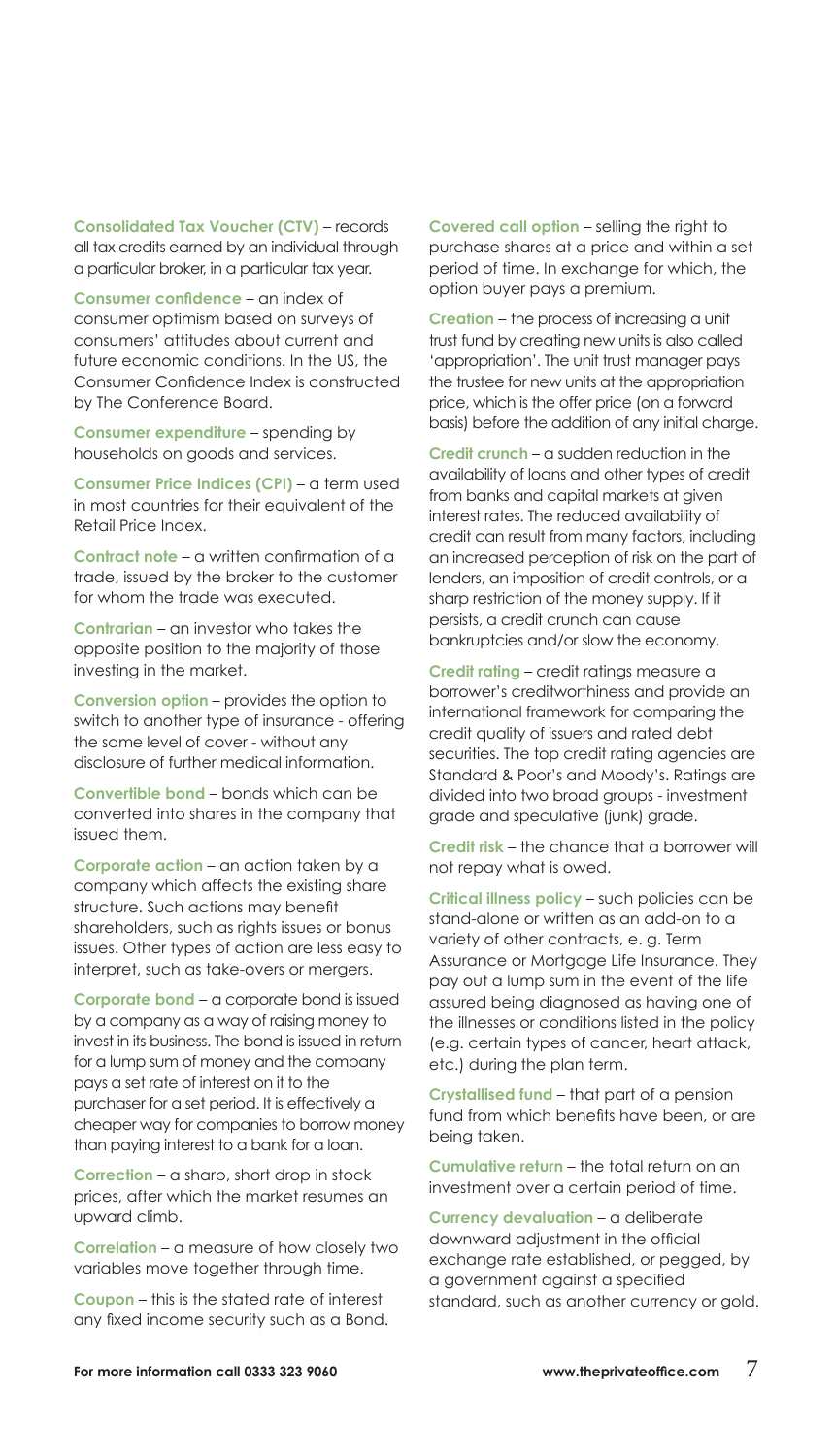**Currency revaluation** – a deliberate upward adjustment in the official exchange rate established, or pegged, by a government against a specified standard, such as another currency or gold.

**Currency risk** – the risk posed to an investment by fluctuating worldwide exchange rates.

**Current account balance** – the difference between the nation's total exports of goods, services, and transfers and its total imports of them. Current account balance calculations exclude transactions in financial assets and liabilities.

**Custodian** – a bank or other institution legally responsible for holding the assets of another.

**Deal** – a sale or purchase transaction. **Debtor** – a person or entity, such as a bank or government, that owes a

debt to some other person(s).

**Decreasing term assurance** – a life assurance plan where the premiums paid remain the same throughout the fixed term of the plan, however the cash lump sum payable decreases to reflect the individuals' decreasing mortgage loan. The plan is designed specifically to protect a repayment mortgage. The cash lump sum is paid out if the individual dies during the term. If it has not been paid by the end of the term, the plan ends and nothing is paid out.

**Decumulation** – the drawdown of assets and income from a portfolio, such as the gifting.

**Default** – the failure to meet the terms of a credit agreement. Not all defaults mean a total loss. In fact in the majority of cases, bondholders receive some payment. The proportion that this represents is known as the recovery rate.

**Deferred shares** – part of the ordinary capital of a company. These shares have exactly the same rights as ordinary shares with the exception that they do not get a dividend until certain conditions are met; for example, until a specified date in the future or unless a certain level of profitability is reached.

**Defensive stocks** – stocks that are less risky than the overall market. Defensive stocks tend to be in non-cyclical sectors such as food retailing and public utilities, where sales do not fluctuate markedly throughout the economic cycle.

**Deferment period** – the period during which a life assured must be ill or disabled before any benefit will be paid.

**Defined benefit plan/pension scheme** – also known as 'final salary' pensions, are a type of company pension plan where the benefit at retirement is based on a set formula incorporating level of pay, years of employment and age at retirement.

#### **Defined contribution plan/pension scheme**

– also known as 'money-purchase' plans, are a type of pension plan where contributions are paid into an account for each individual member. The contributions are invested and the returns (negative or positive) credited to the individual account. At retirement, the benefits available depend on the amount of money in the account.

**Deflation** – when goods and services fall in price across the broad economy. Deflation is a major concern because it makes debt levels higher and harder to repay.

**Dematerialise** – to transfer a paper shareholding into an electronic shareholding.

**Demographics** – the study of trends in population.

**Dependant** – someone who relies on another person to support them financially. There is a precise definition of who qualifies as a dependant for the purposes of receiving a pension or lump sum on a member's death.

**Depreciation** – a decline in the value of a currency, financial asset, or capital good. When applied to a capital good, depreciation usually refers to loss of value because of obsolescence, wear, or destruction (as by fire or flood). Book depreciation is the depreciation that tax regulations allow businesses to deduct when they calculate their taxable profits. It is typically faster than economic depreciation, which represents the actual decline in the value of the asset.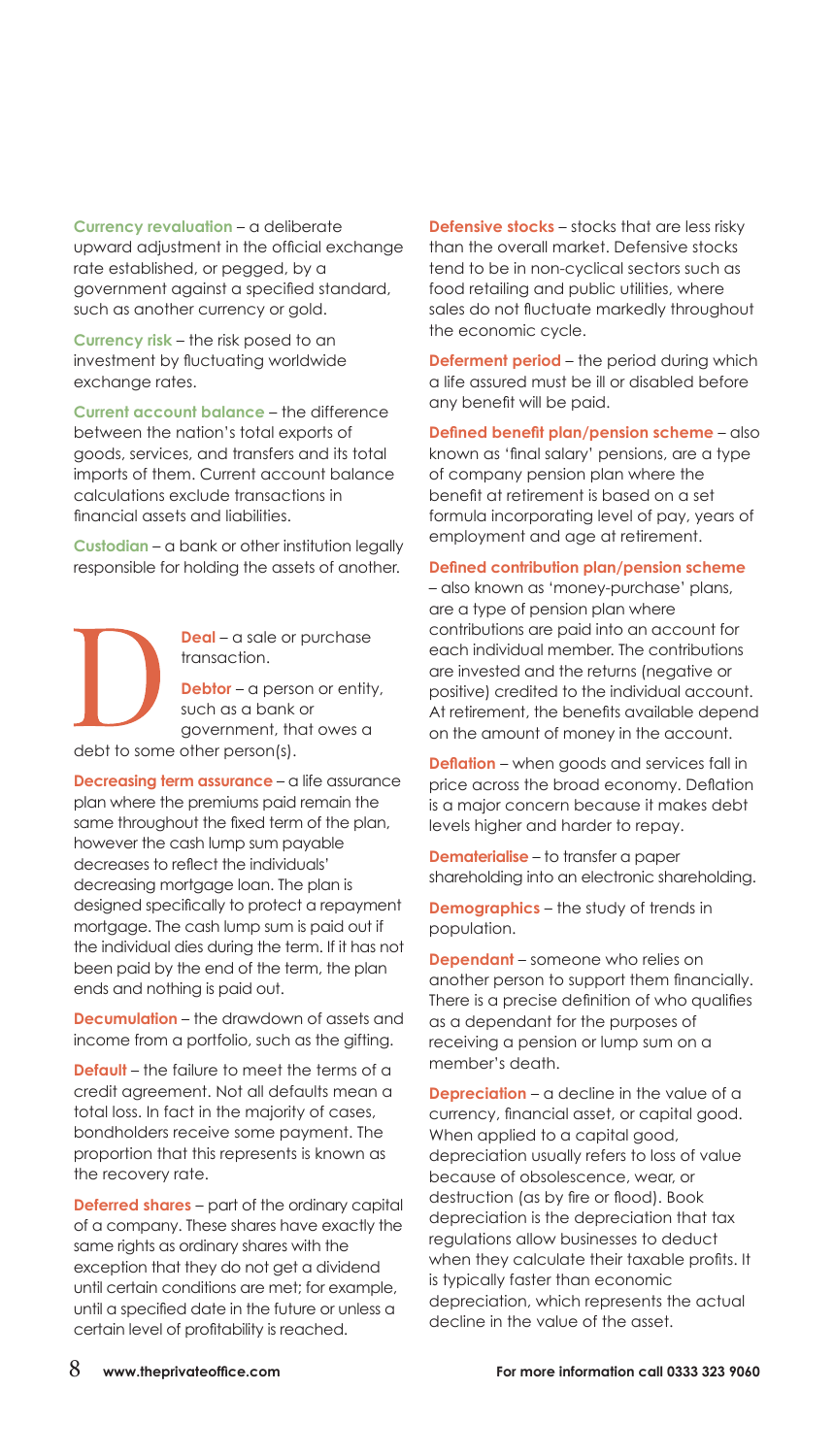**Depression** – prolonged downturn in economic activity, usually characterised by high unemployment and low production of consumer goods.

**Derivative** – a financial contract for which the value is based on the value of underlying assets which may not necessarily themselves be traded.

**Derivative instrument** – generically, derivatives are investments that are 'derived' from something else. Options are derivatives, for instance, because the option has an underlying stock, commodity or other asset on which its price is based.

**Dilution adjustment** – when buying or selling the investment, the share price of the fund is adjusted to reflect the dilution amount percentage, which is effectively built into the prevailing share price.

**Dilution levy** – a fee that is applied to a fund to protect the interests of the investors from any adverse effects that purchases or sales can have on its value. The levy is applied to protect the interests of existing/ remaining investors from any dilution of the fund caused by dealing costs. It is applied by deduction from the investment prior to the purchase of shares, or by deduction from the proceeds after the sale of shares. The proceeds are always used for the benefit of the fund and thereby the performance that existing/remaining investors receive from that fund.

**Disclosable yearly charge/expenses** – this is an indication of the actual charges applying to a fund as part of the management process. All funds are required to disclose the charges and expenses applying to the fund to prospective investors, although these are estimates and depend on the actual day to day costs incurred by the fund. These include bank charges, transaction fees, overdraft interest and safe custody fees.

**Discount rate** – a discount to the Standard Variable Rate (SVR) offered by the lender for the Initial Period.

**Discretionary Fund Manager (DFM)** – is a professional third party manager working to set parameters in terms of portfolio choices (risk profile, client preferences, etc.)

**Discretionary Income** – disposable income (after tax income), minus all payments that are necessary to meet current bills to maintain a certain standard of living (such as food, mortgage, insurance etc).

**Disposable income** – Annual – income left after tax deductions.

**Discretionary investment management** – a tailored/bespoke approach to investment management where all investment decisions are delegated.

**Disinflation** – a fall or slowing in the rate of inflation. Prices are still rising but at a slower rate than before. Not to be confused with deflation, which is when prices are falling.

**Disposable income** – the amount of income left after such deductions as income tax, pension contributions and national insurance. More generally known as 'take home pay'.

**Distributions** – the income earned on the underlying investments in collective investment vehicles is passed on to the investors through distributions. These distributions can be either notional distributions or income distributions.

**Distribution period** – the (usually half yearly) period over which the dividend income of a collective investment is paid.

**Diversification** – the risk management strategy of investing in a range of asset classes in an effort to reduce risk and increase returns.

**Dividend** – the distribution of corporate earnings to shareholders.

**Dividend cover** – the extent to which the last dividend paid out by a company is covered by the profits that the company has made. Dividend cover is calculated by comparing a company's overall profit to its dividend pay-out.

**Double dip** – a second and subsequent drop in a market or an economy. When an economy slows, then starts to recover, only to falter and slow once more.

**Duration** – a common gauge of the price sensitivity of a fixed income asset or portfolio to the change in interest rates. It is the weighted average maturity of the present value of all future cash flows of a security.

For more information call 0333 323 9060 www.theprivateoffice.com 9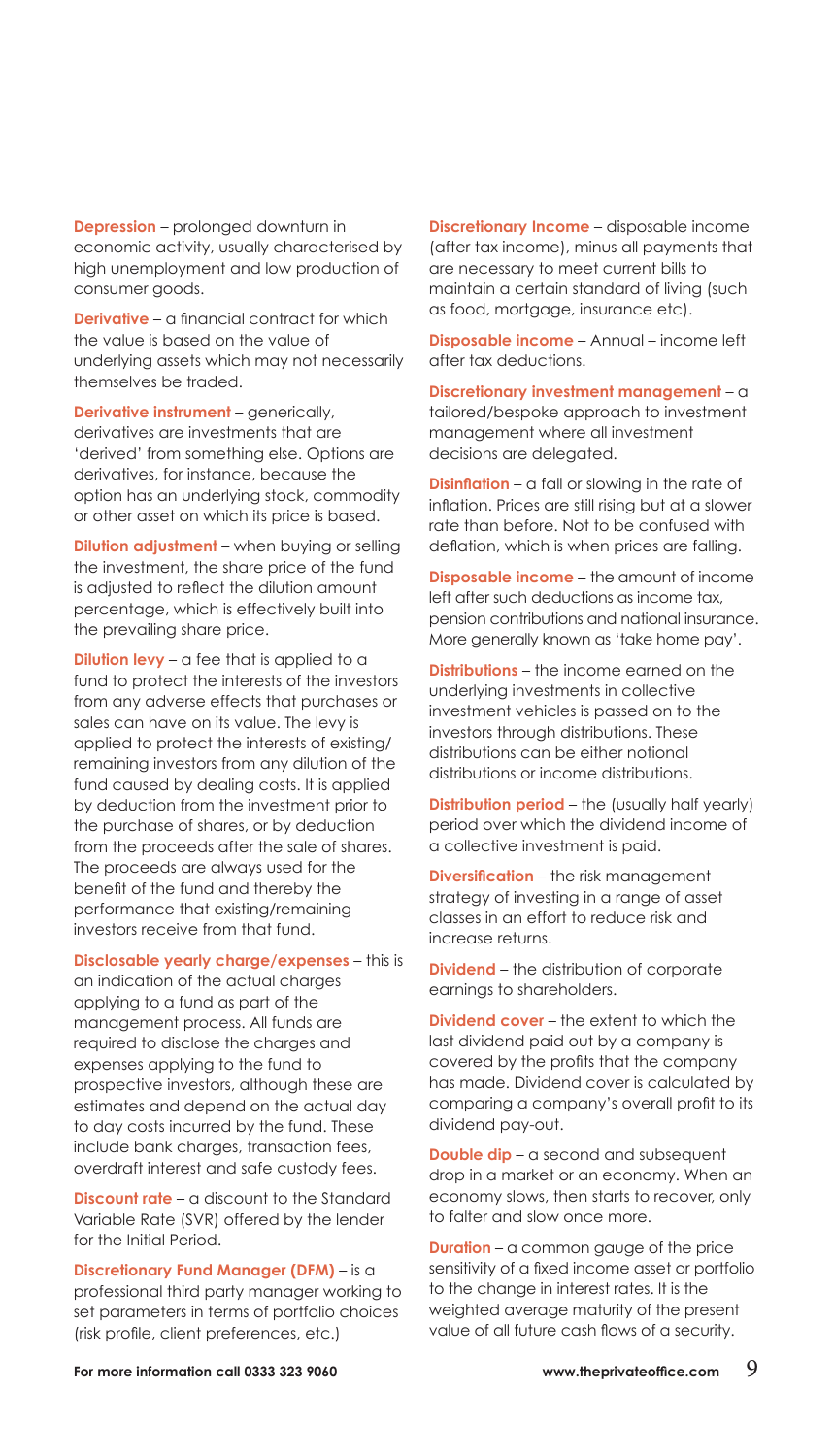**Earnings** – also known as profit or net income. Actual earnings show what a company earned including all current revenue and expenses. Operating

earnings include only revenue and costs from ongoing operations and exclude one-time non-operational charges such as gains or losses on sales of assets or one-time acquisition costs.

**Earnings estimates** – analysts' estimates for earnings per share from continuing operations, adjusted to exclude extraordinary items.

**Earnings Per Share (EPS)** – the profits available to shareholders after all costs, expressed on a per share basis. Analysts use EPS in a number of valuation calculations.

**Earnings surprise** – the difference between what analysts expected a company to earn and what was actually earned.

**Economic and Monetary Union (EMU)** – a currency union consisting of most of the members of the European Union, who in January 1999 aligned their monetary policies under the European Central Bank and adopted a common currency, the Euro.

**Economic growth** – typically refers to an increase in a country's output of goods and services. It is usually measured by changes in real GDP.

**Economy** – activities related to the production and distribution of goods and services in a particular country or region.

**Emerging market fund** – a fund that invests in countries with developing economies, such as Brazil, Russia, India and China (BRIC).

**Endowment insurance** – a contract offering a combination of savings and life insurance. Individuals make regular payments for an agreed period after which they are entitled to a lump sum. This period, called the term, is usually set at anything above 10 years. If the individual dies before the end of the term the endowment pays out a predetermined lump sum. All endowment policies carry charges, which differ among providers.

**Enterprise Investment Scheme (EIS)** – is a series of UK tax reliefs launched in 1994 in order to succeed to the Business Expansion Scheme. It is designed to encourage investments in small unquoted companies carrying on a qualifying trade in the United Kingdom.

**Equity** – often referred to as stocks or shares; in investing, this is ownership in a company. Equity fund – a fund that aims to provide long term growth by investing in a portfolio of equities.

**Equity release** – the release of wealth tied up in property (covering lifetime mortgages and home reversions).

**Equity risk premium** – the extra return that the overall stock market or a particular stock must provide over the rate on government bonds to compensate for market risk. Government bonds are regarded as risk free because they are guaranteed by the government.

**Estate planning** – maximising the value of what someone leaves behind after they die by reducing taxes and other expenses.

**Ethical investing** – choosing investments and other financial products on the basis of various ethical, social and environmental considerations.

**European Central Bank (ECB)** – the bank that sets monetary policy for the Euro area. Each of the countries taking part in the single currency has representation on the Euro Governing Council. They meet twice a month to set monetary policy. The ECB is located in Frankfurt.

**Exchange rate** – the number of units of a foreign currency that can be bought with one unit of the domestic currency, or vice versa.

**Exchange Traded Fund (ETF)** – a security that tracks an index, a commodity or basket of assets like an index fund, but trades on an exchange like a stock and, as such, experiences price changes throughout the day as it is bought and sold.

**Ex-dividend** – shares quoted after the ex-dividend date (and before the payment date) are termed as being 'ex dividend'. This means that purchasers of shares from this point on will not be entitled to the dividend.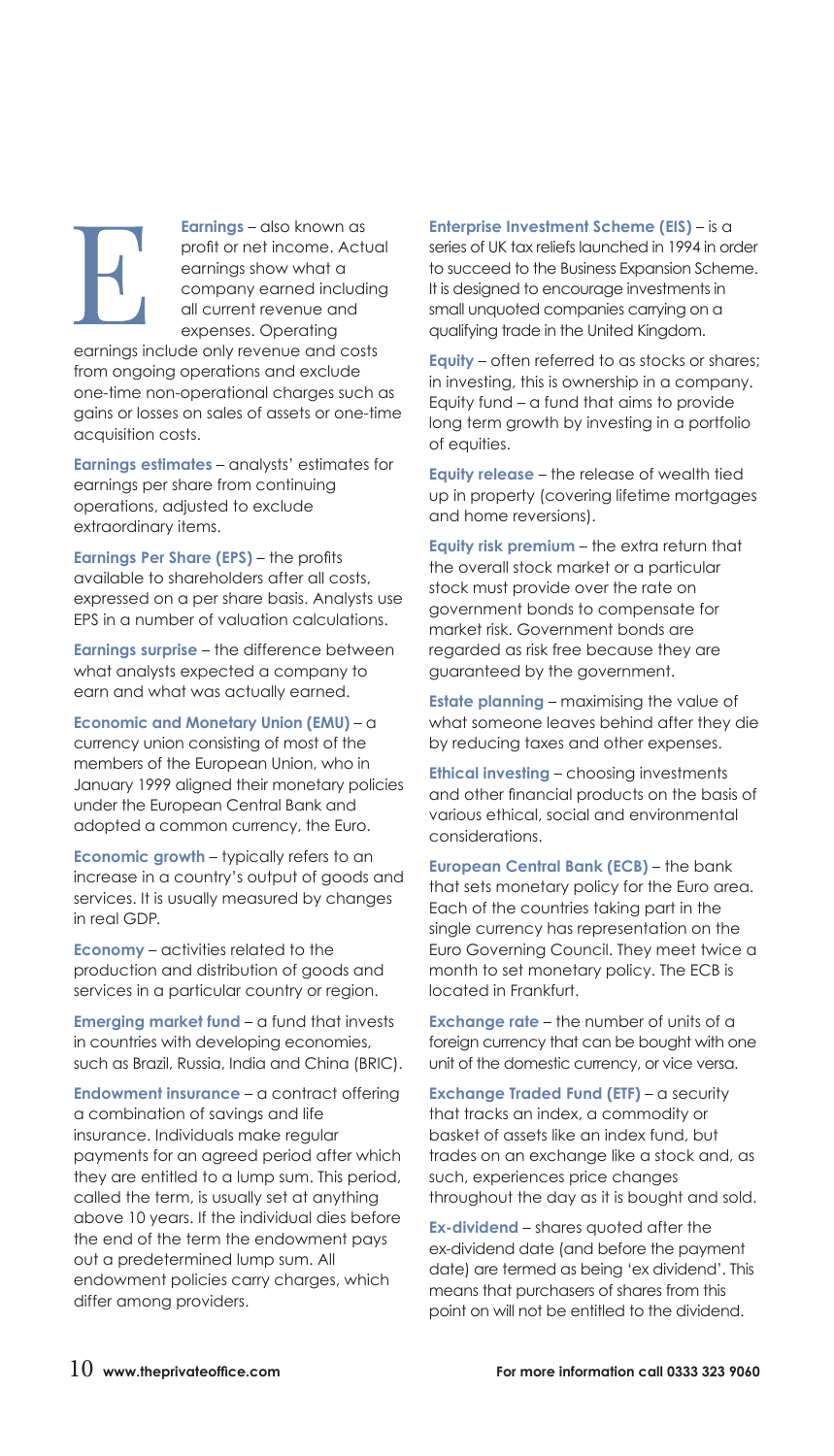**Execution** – when a trade instruction, or order, is dealt on the market by a broker it becomes executed. It is at this point that the trade becomes a firm contract between the parties at an agreed price.

**Expansion** – a phase of the business cycle that extends from a trough to the next peak.

**Exposure** – the amount of a portfolio invested in a particular asset class, region or stock.

### **Financial Conduct Authority (FCA)** – was created by the Financial Services Act (2012) and is directly accountable to HM treasury.

#### **Financial Times Stock**

**Exchange (FTSE)** – the 'footsie' is an index of the average share prices on the largest 100 companies quoted on the London stock exchange.

**First charge regulated mortgage** - legal mortgage ranking in priority ahead of all other mortgages (if any) affecting the land in question, where "mortgage" includes charge and (in Scotland) a heritable security.

**Fixed interest** – a debt security also known as bonds; securities that carry the rights to a fixed rate of interest and eventual repayment of the capital sum.

**Fixed rate** – a guaranteed interest rate that ensures that mortgage payment amounts will not change during the Initial period.

**Flexible Access Drawdown (FAD)** – the latest form of income drawdown which allows individuals to take taxable income from their pension fund with no upper limit.

**Flotation** – the first issue of shares by a company on the stock exchange, allowing the public to invest.

**FSCS** - Financial Services Compensation Scheme. The compensation scheme established to protect consumers when financial services firms fail and are unable to meet their financial obligations.

**Fundamentals** – all the factors about a specific business that an investor might use in deciding whether to invest. These include its profitability, the strength of its balance sheet, the acumen of its management, the prospects of its industry and so forth. These factors generally would not include the current state of the stock market.

**Fundamental analysis** – an investment approach which involves analysis of a company's earnings history, balance sheet, management, product line and other factors that will affect its profitability and growth. This approach sets fundamental analysts apart from technical analysts, who study previous trading patterns to forecast which direction (up or down) a stock or the market itself will head in the future.

**Fund of funds** – a fund that invests in other funds in order to reduce the risk of investing in just one fund.

**Future** – a type of derivative where the contract to buy or sell securities must be exercised on the specified date at the specified price (of the underlying security). If the price has moved against the purchaser significantly, large losses can be incurred.



**Gain** – the amount by which an asset (e.g. share holding) has increased in value since purchase. Gains are realised when assets are sold.

**Gearing** – the ratio of a company's debt to equity. Gearing is an indicator of a company's ability to service its debt. A company with a high proportion of debt to equity (high gearing) is more vulnerable to fluctuations in business activity. It therefore represents higher risk for equity holders and should offer greater return.

### **Generally Accepted Accounting Principles**

**(GAAP)** – a widely accepted set of rules, conventions, standards and procedures for reporting financial information of a national standard setter.

**Gilts** – 'Gilt-Edged Securities' are bonds issued by the UK Government, which provide a guaranteed fixed rate of interest and a high degree of security.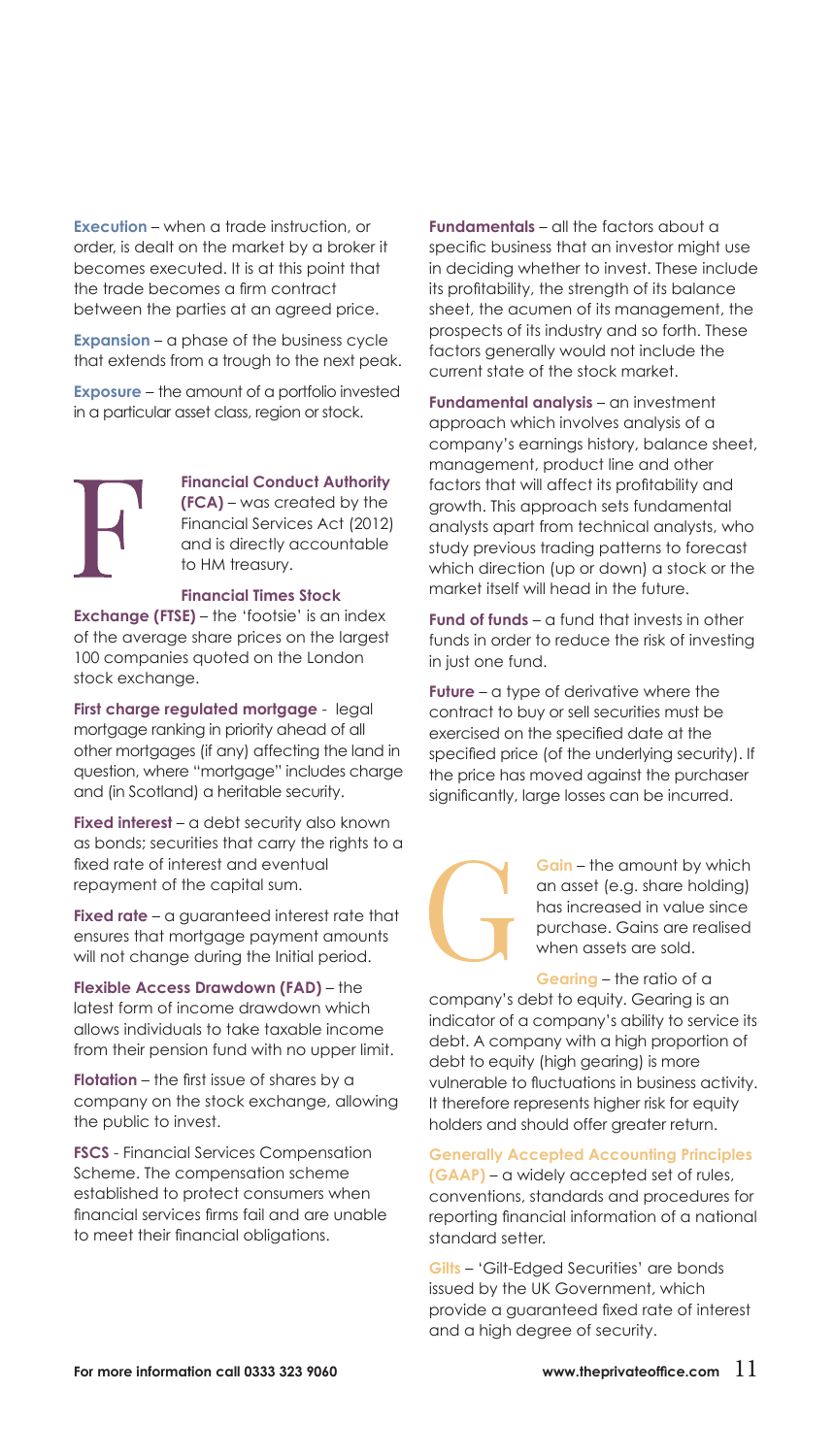**Government Actuary's Department (GAD) tables** – these tables contain factors that enable the maximum income limits for capped drawdown to be calculated.

**Government bond** – also known as gilts, are bonds that are issued by the government which pay a fixed rate of interest twice a year. They are considered safe investments as the government is unlikely to go bust or default of the interest payments.

**Grey market** – trading taking place between the launch of a new share issue and the arrival of official notification of the allotment of shares to applicants.

**Gross Domestic Product (GDP)** – the total market value of goods and services produced domestically during a given period. The components of GDP are consumption (both household and government), gross investment (both private and government), and net exports.

**Gross income** – income received before deduction of tax.

**Group Personal Pension Plan (GPP)** – a type of defined contribution pension which some employers offer to their workers. As with other types of defined contribution scheme, members in a GPP build up a personal pension pot, which they then convert into an income at retirement.

**Group Stakeholder Pension Plan** - a

stakeholder pension scheme which is available to employees of the same employer or of employers within a group.

**Growth fund** – a fund that invests in companies that offer above average prospects for capital growth due to their strong earnings and revenue potential.

**Growth rate** – the annual percentage return on investment = 'yield'.

**Guaranteed annuity** – a policy that converts the pension fund into an income that is paid for the rest of the investor's life.

**Guaranteed insurability** – entitles the individual to increase their cover without disclosing any further medical, pastimes or occupation details.

**Guaranteed premium** – the premium is guaranteed to remain the same over the term of the policy unless the amount of cover is altered, or indexation is selected.

> **Hedge fund** – a fund that is aggressively managed where the manager takes positions in both safe and speculative opportunities. Most hedge funds are limited

to a maximum of 100 investors. For the most part, hedge funds (unlike regular funds) are unregulated because it is assumed that the people investing in them are very sophisticated and wealthy investors.

**Hedge/hedging** – a technique employed to reduce investment risk.

#### **Her Majesty's Revenue & Customs (HMRC)**

– is a non-ministerial department of the UK Government responsible for the collection of taxes (previously known as the Inland Revenue), the payment of some forms of state support, and the administration of other regulatory regimes including the national minimum wage.

**High yield bond** – also know as a 'junk bond' or 'speculative grade bond', is generally regarded as higher risk than gilts or investment grade bonds as they are issued by companies with lower credit ratings. They pay a higher level of interest but also carry a higher risk of default.

**Historic pricing** – units are priced at the last valuation point and investors therefore know what price they are dealing at.

**Holding company** – a parent company of a group of companies, or a company that controls a subsidiary company.

**Hostile takeover** – the takeover of a company where the board of the company are opposed to it and recommend to the shareholders that they reject the offer.

**House view** – common term for the opinion formed on a particular market, sector or economic issue by an asset management company, investment house or other financial institution as a whole.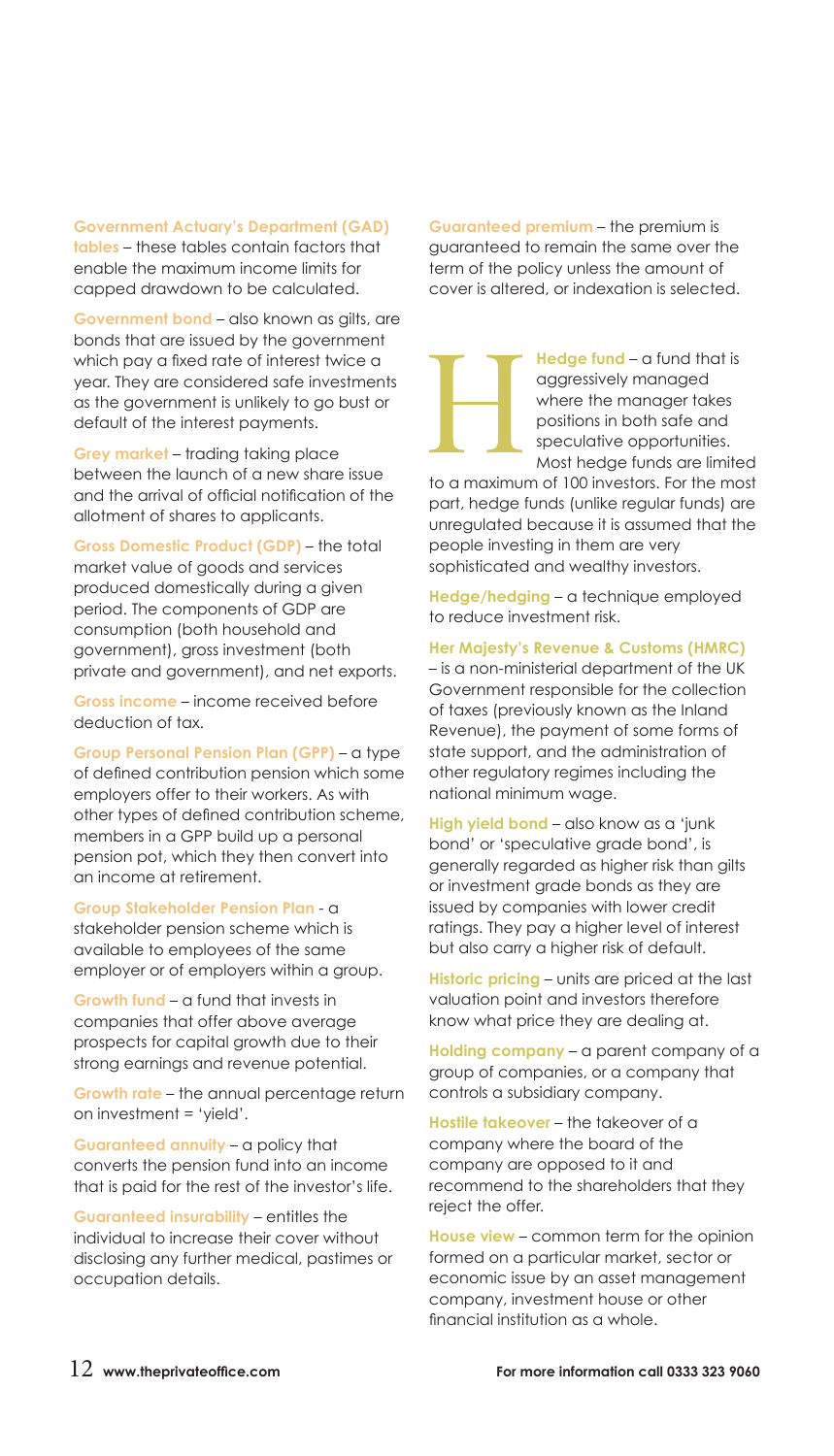**Illiquid asset** – an asset that cannot be quickly converted into cash, for example, property.

**In-force** – an insurance policy or contract reflected on records that has not expired, matured or

otherwise been surrendered or terminated.

**Income** – money received from employment (earned income) or investment (unearned income).

**Income distribution** – the income from underlying investments can be paid out to investment holders through income distributions. Investors can generally choose to take this distribution in cash or reinvest it.

**Income fund** – a fund that seeks to achieve current income rather than growth of capital.

**Income receipts** – money received through holding assets such as shares and bonds. This money usually takes the form of dividends or interest.

**Income units** – investors holding such units are entitled to regular income payments provided that the fund has an excess of income over expenditure. These are known as income distributions and take place at specified times in the year (can be monthly, quarterly, bi-annually or annually).

**Independent adviser** – a financial adviser who can recommend all types of investment products and providers.

**Index** – see benchmark.

**Index funds** – a fund whose investment objective is to mirror the performance of an index. This type of fund is also referred to as a tracker fund.

**Indexation** – contributions automatically increase each year by a fixed percentage or in line with an index, e.g. National Average Earnings or Retail Price Index (RPI).

**Individual Savings Account (ISA)** – an ISA allows investors to save money on a regular basis, or invest a lump sum of money, without having to pay income or CGT on the proceeds.

**Inflation** – the rise in general prices and the reduction in value of money. Inflation is a sustained increase in the general price level. In other words it is the rate at which prices are increasing. It can be measured either monthly, quarterly or annually. It is usually measured by the Retail Price Index (RPI).

**Inflation rate** – the percentage change in the price level between two consecutive periods. The Retail Price Index (RPI), The Consumer Price Index (CPI) and the Gross Domestic Product (GDP) price deflator are common price indices used to measure inflation.

**Inflation risk** – the possibility that increases in the cost of living will reduce the returns of a particular investment.

**Inflationary expectations** – the rate of increase in the general price level anticipated by the public in the period ahead.

**Inheritance Tax (IHT)** – (in the UK) tax levied on property and money acquired by gift or inheritance.

**Initial charge** – a sales charge that is paid by the investor at the time of purchase.

**Initial interest rate** – an incentivised interest rate offered by lenders for an Initial Period to attract new customers.

**Initial period** – the period of time for which the Initial Interest Rate applies.

**Initial Public Offering (IPO)** – the first stock sold by a company when it floats on a public stock exchange.

**Institutional investor** – an institutional investor manages large amounts of money for a big organisation. Mutual fund, pension fund managers and insurance companies are institutional investors.

**Interest only mortgage** – monthly repayments only cover the interest due on the loan. The original capital amount borrowed remains outstanding and must be repaid in full at the end of the term.

**Interest rate** – the amount charged for borrowing money.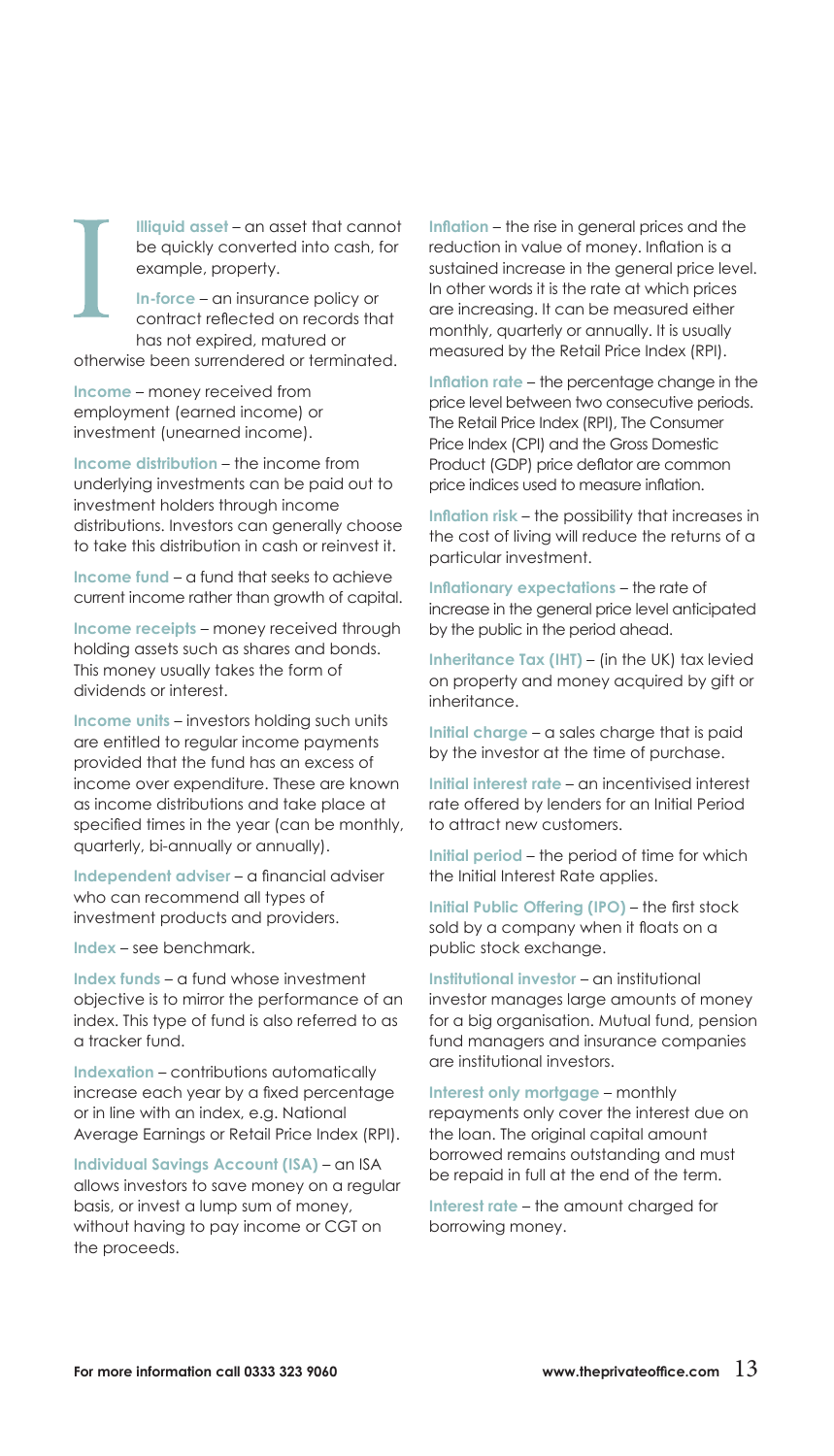**Insurance policies** – a contract which usually provides a lump sum or regular payments on the occurrence of a specified event, e.g. death, illness, etc., in return for payment of regular or single premiums.

**Interim dividend** – when a company pays dividends more than once a year, dividends other than the final one are called interim dividends. Typically, dividends are paid twice a year, one interim and one final dividend.

**Intraday** – a term that means 'within the day' and usually refers to prices in financial markets. An intraday price can be any price between the opening and the close.

**Investment** – an asset, financial product or fund of money, which may generate income or grow in value over a period of time.

### **Investment Company with Variable Capital**

**(ICVC)** – an open-ended collective investment vehicle, similar to a unit trust. The only difference is that ICVCs are companies and not trusts.

**Investment grade** – a term used to describe borrowers or bonds that meet a certain satisfactory credit quality deemed by credit rating agencies (such as Moody's and Standard & Poor's). They carry credit ratings of BBB/Baa or above from the credit rating agencies, who do not consider the issuers likely to default.

**Investment return** – is the change in value of an investment or amount of income generated by that investment over a given time period normally expressed as a percentage.

**Investment risk** – is the risk that an investment or savings plan will decrease in value either in actual terms or compared to inflation.

**Investment trust** – is a form of collective investment in a company. Investors' money is pooled and managed by the company, who then invests the capital in a portfolio of companies. This serves to spread the risk. They are close ended in nature and are listed on the Stock Exchange. Shares are dealt at prices determined by supply and demand (as opposed to the value of the company's assets).

**ISA** - Individual Savings Account -a scheme allowing UK individuals to hold cash, shares and unit trusts free of tax on dividends, interest and capital gains. In 1999, ISA replaced both personal equity plans (PEP) and tax-exempt special savings accounts (TESSA).

**Issuer** – the company that issued shares (or other securities) to raise capital.

**Joint venture** – an association of companies or individuals to jointly explore, finance or direct an initiative for mutual benefit. The different participants may have different shares in the joint venture, resulting in different levels of profit or loss.

**Junk bonds** – see 'High yield bond'



**Key Features Document (KFD)** – documents which set out the key features for a particular investment, including for example investment strategies.

**Key Investor Information Document (KIID)** – an information sheet or pack, which provides the key facts and figures about a fund.

**Key Performance Indicator (KPI)** – these are measures by which the development, performance or position of the business can be measured effectively. The Group Board reviews the KPIs annually and updates them where appropriate.

> **Last trade price** – the price of the last quoted trade on the stock exchange today.

**Leading economic indicators**  – a compendium of previously

announced economic indicators: new orders, jobless claims, money supply, average workweek, building permits, and stock prices. The report can help indicate near term future trends in the economy.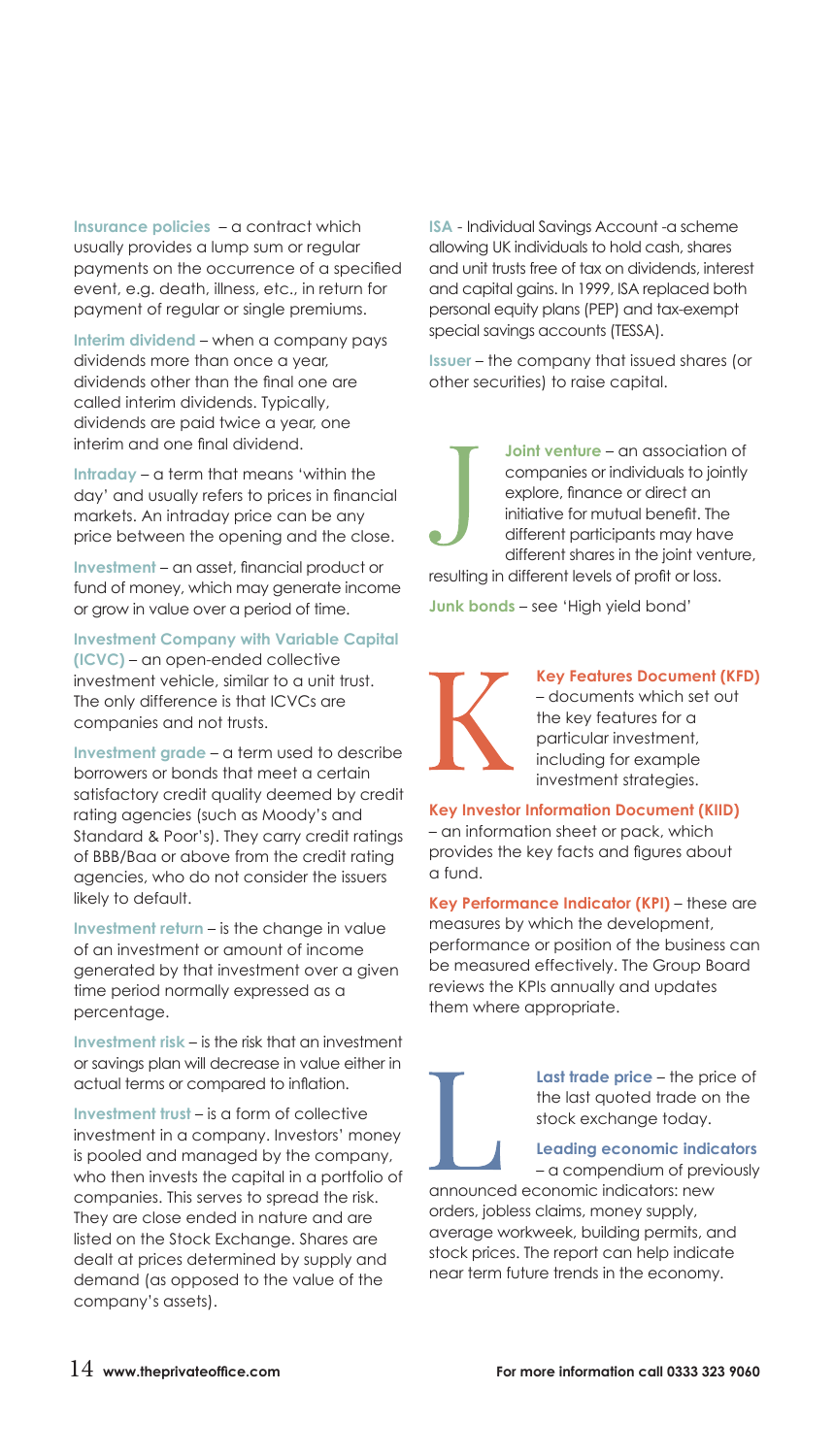**Leverage** – (also known as gearing in the UK) in investment terms refers to borrowing with the aim of increasing gains. Derivatives are a common way for fund managers to increase leverage in a fund.

**Level of cover** – the degree or scope of protection provided by an insurance contract and/or protection plan.

**Level Term Assurance (LTA)** – a term assurance policy where the sum insured, the plan term, and the premiums do not alter. They are all determined at the start, so the cover remains the same throughout the plan's term. The sum insured is paid out if the individual dies during the term. If it has not been paid by the end of the term, the plan ends and nothing is paid out.

**Liabilities** – these are debts or future obligations of monetary value. There are many different types of liability. Company liabilities are recorded in their financial statements.

**Lien** – this is a right to retain possession of another's property pending discharge of a debt.

**Life assured** – the individual upon whose life payment of the benefits depends.

**Life cover** – this is the total level of death benefit protection an individual already has in place, such as the sum insured of any life policies held, any policies linked to their mortgage, and benefits their employers might pay.

**Life insured** – this is the individual upon whose life a life insurance policy is based.

Life policy – a general term covering a variety of types of personal protection policy. The only commonality is that a payment on death is one of the purposes of the contract.

**Lifetime Allowance (LTA)** – is a limit on the amount of pension benefit that can be drawn from pension schemes – whether lump sums or retirement income – and can be paid without triggering an extra tax charge.

**Liquidation** – the winding up of a company no longer in a position to meet its debts or which otherwise wishes to cease trading. When the company's debts have been paid, any assets left over are eventually distributed among the shareholders.

**Liquidity** – (1) the ability of a bank or business to meet its current obligations; (2) the quality that makes an asset quickly and readily convertible into cash. Liquid assets are ones that can quickly be converted to cash. In markets, liquidity indicates ease of trading. Large companies tend to be more liquid than small ones.

**Listed company** – a Company which has agreed to abide by the stock exchange's listing rules and whose ordinary shares can be bought and sold on the exchange.

**Loan stock** – a fixed interest stock that may or may not be secured against all or a specific part of the assets of a company. The interest will be paid whether the company is profitable or not.

**Loan to Value (LTV)** – a measure of the mortgage loan as a percentage of the value of the property, e.g. a £400,000 mortgage on a house valued at £500,000 has an LTV of 80%.

**London International Financial Futures and Options Exchange (LIFFE)** – the official UK exchange for trading equity based derivatives.

**Long term illness** – an illness or medical condition that prevents a person from working. Protection in the event of a long term illness may be in the form of a replacement income or a lump sum.

**Long term interest rates** – interest rates on loan contracts having maturities greater than one year, but often much longer. Often called capital market rates.

**London Stock Exchange (LSE)** – is divided into three separate markets; the 'main market' (equivalent to the Official List), the Alternative Investment Market (AIM) and the Techmark. Each has separate rules for entry and is used by companies with different capital raising requirements. Any company wishing to raise public capital in the UK will apply to join one of the LSE markets. Many international companies also raise capital in this way.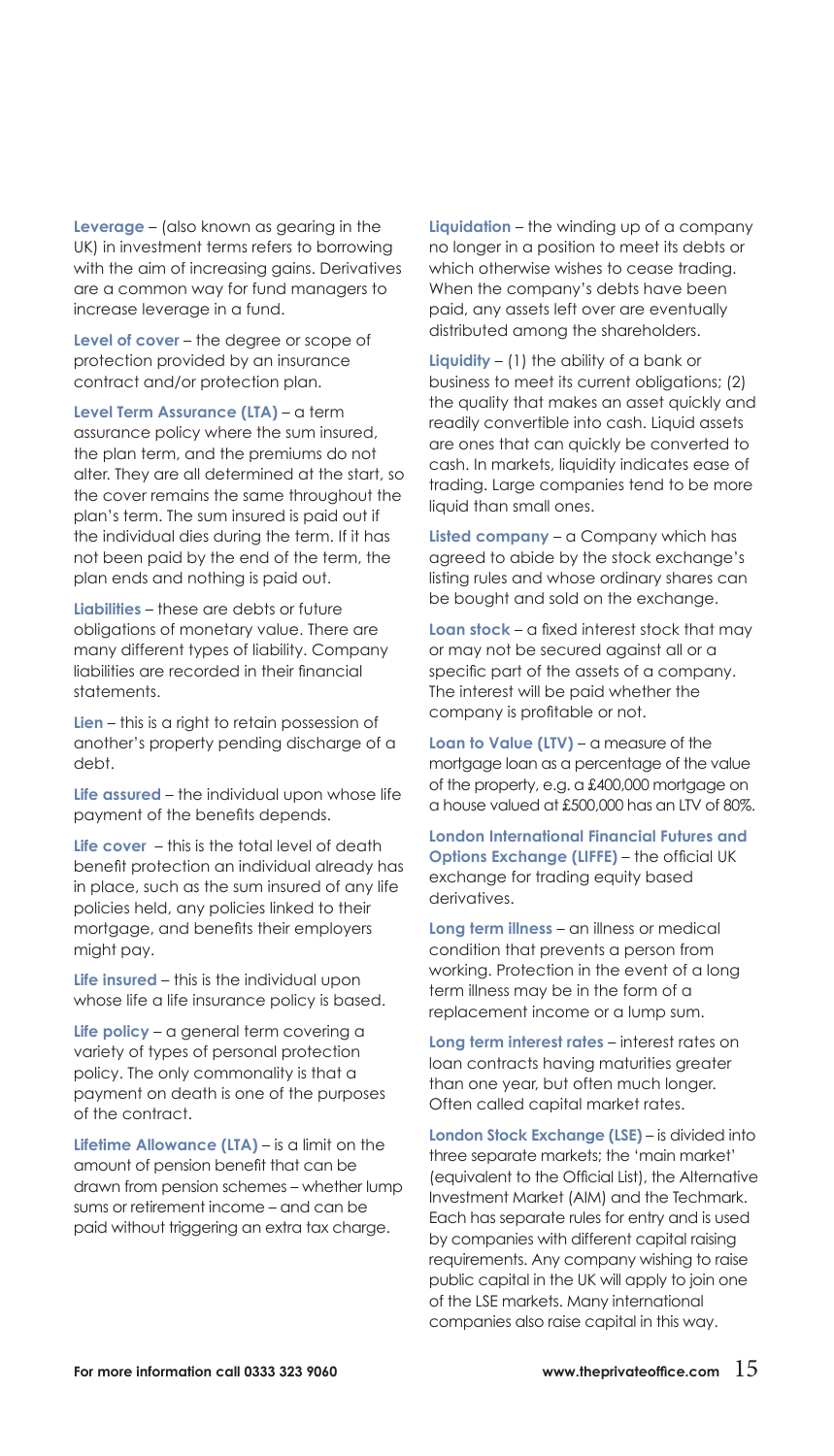**Lower earnings limit** – this is the minimum level of earnings that an employee needs to qualify for benefits, such as State Pension benefits.

**Management charges** – generally, an initial service charge is paid by the investment holder within the offer price used at the time of purchase.

Fund managers may also charge an annual management fee based on a set percentage of the value of the fund (this is paid to the manager directly from the fund).

**Market capitalisation** – the value of a company's outstanding shares, as measured by the total number of shares times the current price.

**Market maker** – a member of the Stock Exchange obliged to offer to buy and sell shares in which they make a market. Market makers together define the best bid or offer prices quoted by the market. When private investors buy or sell shares through a broker, a market maker is usually involved.

**Market order** – an order to buy or sell at the best available market price.

**Market value** – this is the current value of a share holding, based on the latest quoted market price.

**Market Value Adjustment (MVA) or Market Value Reduction (MVR)** – is an adjustment which generally takes the form of a charge levied on investors who withdraw part, or all, of their money from a with-profits policy before the policy has reached the end of its term. A reduction is applied to the payment to ensure that the remaining policy holders are not disadvantaged.

**Materialised shares** – this is when the share certificates are held in paper form.

**Maturities** – financial instruments that are repaid with interest after a fixed term.

**Maxi ISA** – an investor can purchase one Maxi ISA in a tax year with a single provider. The investment must include a stocks and shares component with or without a cash and/or life insurance component. If an investor has contributed to a Maxi ISA in a tax year, they can not also contribute to a Mini ISA in that same tax year.

**Merger** – the amalgamation of two or more companies into one. The assets of the original companies are either transferred to a brand new company with new share structure, transferred to one of the original entities in return for a cash consideration, or pooled and the accounts of the original entities combined.

**Mid-cap** – companies with a market capitalisation smaller than large-cap companies but larger than small-cap companies. Stock exchanges will usually define the financial size ranges for capitalisation.

**Mid price** – a price midway between the bid and offer price.

**Mini ISA** – there are three types of mini ISA:

- **•** Stocks and shares
- **•** Cash
- **•** Life insurance

An investor can hold a maximum of three Mini ISAs in any one tax year but can only invest in one of each type. Each type can be held with a different plan manager. If an investor has contributed to a mini ISA in a tax year, they cannot also contribute to a Maxi ISA in the same tax year.

**Momentum** – the underlying power or thrust behind an upward or downward price movement.

**Monetary policy** – the use by government of changes in the supply of money and interest rates to achieve desired economic policy objectives. They aim therefore to influence the level of economic activity. The government may want to use their monetary policy to either boost economic activity (if the economy is in a recession) or perhaps to reduce economic activity (if the economy is growing too fast, causing inflation).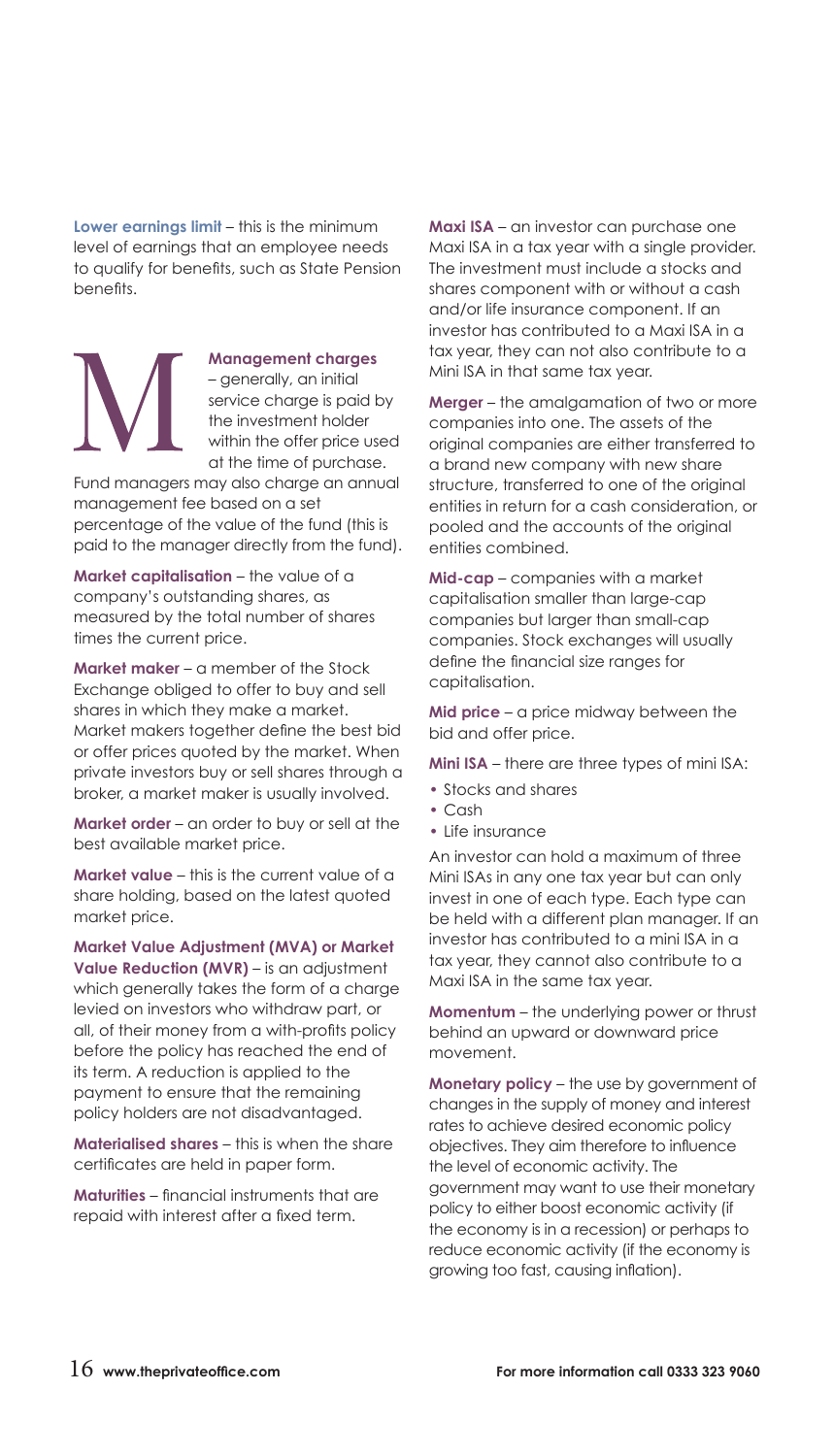**Money laundering** – a process whereby money generated by criminal activity is run through a series of financial transactions to hide the original source.

**Money markets** – a figurative expression for the informal network of dealers and investors over which short-term debt securities are purchased and sold. Money market securities generally are highly liquid securities that mature in less than one year, typically in less than ninety days.

**Money market instrument** – typically, this is an agreement for short term borrowing or lending, for periods up to 13 months.

**Money purchase pension** – See Defined contribution plan/pension scheme.

**Money purchase annual allowance** – a reduced annual allowance that applies to individuals who have flexibly accessed their pension benefits.

**Monte Carlo simulation** – probability simulation, which is a technique used to model the probability of different outcomes in a process that cannot easily be predicted due to the intervention of random variables.

**Multi manager** – an investment approach where the investment provider appoints specific, often external, fund managers to run a portfolio in order to maximise their individual area of expertise.

**Mutual fund** – a collective investment scheme that pools money from many investors to purchase securities.

> **Net Asset Value (NAV)** – the market value of the total assets of a fund.

**Near cash** – deposits or investments with similar characteristics to cash.

**New issue** – this is when a company raises capital through issuing new shares on the stock exchange. Companies can issue shares many times as they build their businesses.

**Nil paid shares** – a new issue of stock where no payment has yet been made by the shareholders, e.g. rights issue.

**Nominee account** – a safe custody account for stocks where the nominee holds legal title of the assets on behalf of the investor (who is still the beneficial owner).

**Nominal interest rates** – the current stated rates of interest paid or earned.

**Non-investment insurance contract** - a contract of insurance which is a general insurance contract or a pure protection contract but which is not a long-term care insurance contract.

> **Offer price** – the price at which units can be bought. **Official List** – the list of stocks

traded on the main market of the London Stock Exchange, also known as

Stock Exchange Daily Official List (SEDOL).

**Offset mortgage** – an offset mortgage can reduce the monthly payments or shorten the term of a mortgage. The mortgage is offset against the home buyers' savings and current account balances, thereby reducing the amount of interest charged on their outstanding mortgage loan. The payments will go up and down depending on movements to the interest rate.

**Ongoing Charges Fee/Figure (OCF)** – is the latest term for the total expense ratio (TER) and it gives the most accurate measure of what it costs to invest in a fund. The OCF is made up of the annual management charge (AMC) and other operating costs. It is essentially the percentage of the investment holdings that will disappear in costs every year.

**Open-ended funds** – funds that have no limit to their size and where new units can be issued and existing units redeemed. Most unit trusts are open-ended.

**Open-Ended Investment Companies (OEICs)** – see open-ended funds.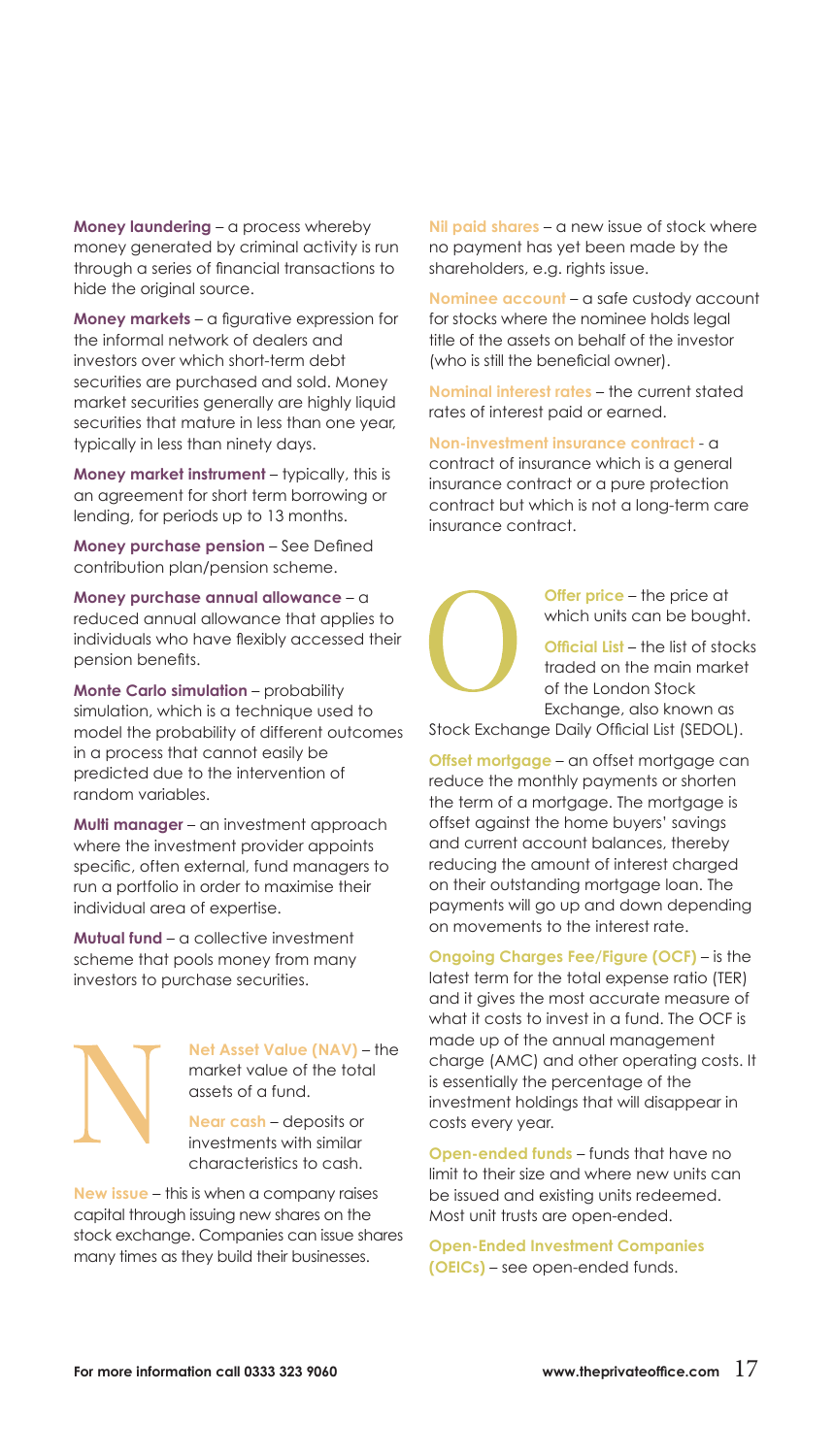**Option** – a type of derivative where the contract to buy or sell securities may be exercised by the buyer of the option prior to or on the specified date at a predetermined price. If the option is not exercised on or before its specified exercise date it expires and the cost of the option is lost.

**Ordinary shares** – shares in the ownership of a company. Ordinary shareholders own the company, and so receive varying dividends depending on the profitability of the company.

> **Par** – the nominal value or face value, of a stock. It is the amount per share raised by the company when first issuing the shares.

**Passive investment** – a fund that mirrors the performance of a specific index by holding the components of that index. It aims to 'track' the progress of an index (e.g. FTSE 100) by buying and selling shares in the same proportions as represented on the index or by partially replicating the index. Also referred to as tracker or passively managed funds.

**Pending settlement** – within a Share dealing account, a trade is said to be 'pending settlement' during the time between the execution date when the order was placed, and the settlement date, when the shares are actually exchanged.

**Pension** – a tax wrapper used to save for retirement.

**Pension annuity rate** – determines the amount of regular income at retirement, and bought with the individual's pension fund. The annuity rate will depend on many factors, including their age, health, general economic factors at that time such as interest rates, any annuity guaranteed period, any regular increase to apply each year (escalation) and how many times and when in each year the pension will be paid. **Pension Commencement Lump Sum (PCLS)** – a tax free lump sum from a pension scheme.

**Pension contract** – aims to accumulate sufficient funds to maintain the investors' standard of living when they retire. The fund built through their working life is used to buy an 'annuity', which provides investors with a retirement income.

**Pension contribution insurance benefit** – a type of insurance that ensures regular contributions will continue to be credited to a pension if the policy holder is unable to work due to sickness or injury.

**Pension fund** – a reserve of money, contributed to by one or many persons (individually or collectively), e.g. company employees and/or employers, to provide a pension to the person(s) entitled at a later date, usually upon retirement.

**Pension plan** – a contract where single or regular contributions are invested to build up a pension fund which will be used to purchase a pension.

**Pension pot – the amount of money held in** a pension plan.

**Personal Equity Plan (PEP)** – a tax privileged investment account, which was replaced by the ISA.

**Personal Pension (PP)** – an approved pension plan (i.e. eligible for favourable tax concessions). If the individual is an employee who does not have the opportunity to join a company pension scheme, or if they are self-employed, they can take out a personal pension. The individual will need to make contributions - to be invested by their personal pension provider. These will grow over the years to retirement, and benefit from associated tax relief. A pension will be received on retirement.

**Platform** – an online service that allows financial advisers or investors to manage investment portfolios.

**Portfolio** – investment in a range of assets or types of investment vehicles, to spread the risk of possible loss (also known as 'Fund').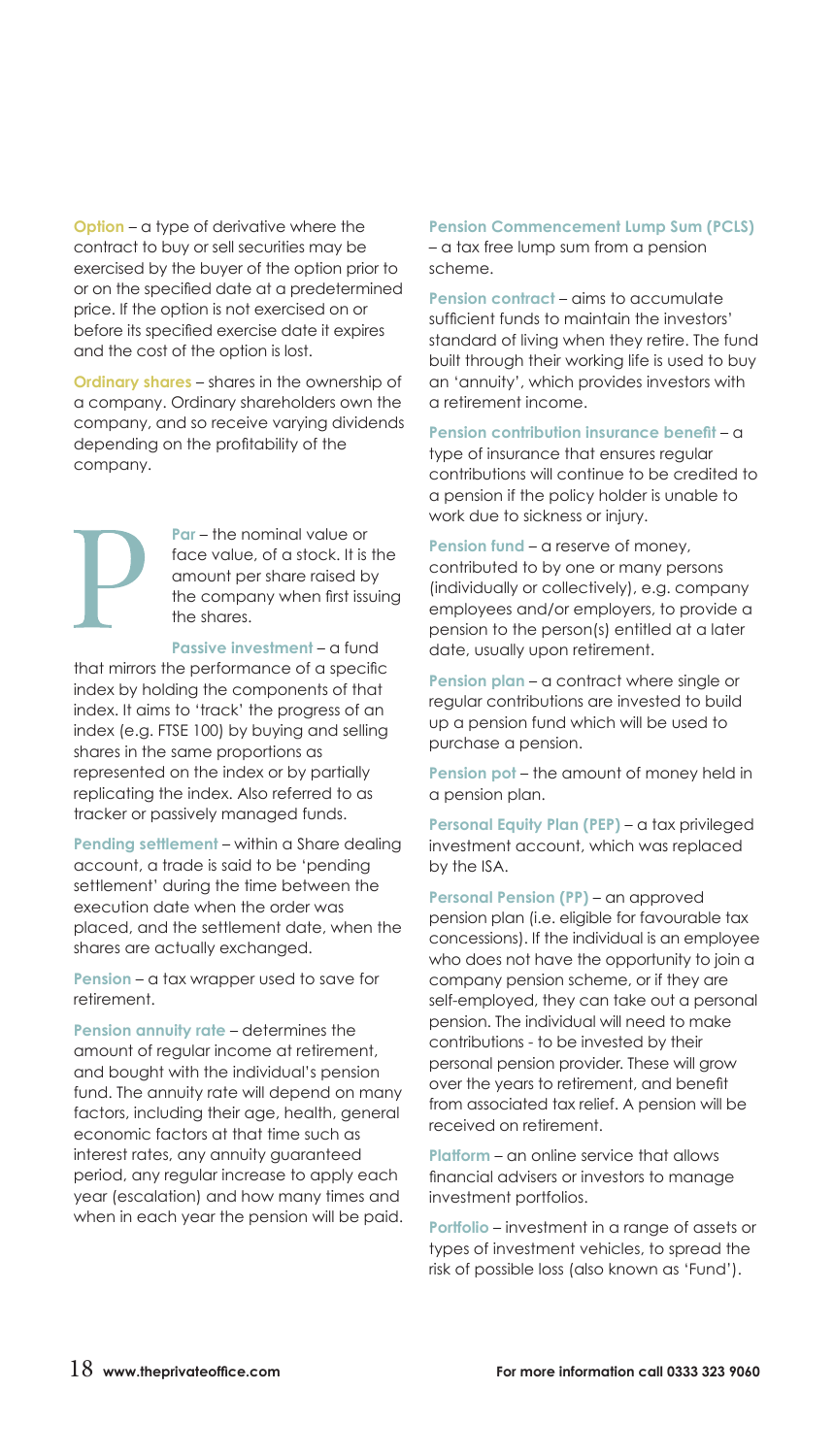**Potentially Exempt Transfer (PET)** – is an outright gift to another made during a person's lifetime. They may be taxable if the person dies within seven years but have the potential to become exempt from inheritance tax once the donor survives seven years.

**Pound cost averaging** – a feature of regular savings plans where a fixed amount of money is invested periodically. This helps smooth out the impact of fluctuations in the share price of the investment.

**Preference shares** – normally provide a fixed income per share, and confer on shareholders the right, ahead of ordinary shareholders, to the return on capital in the event of liquidation of the company.

**Premium** – the amount the purchaser of an options contract pays to acquire the contract. Alternatively, it is the market price above the true value of the underlying investment. It may also be an amount paid for an insurance contract in the form either of a single payment or a series of regular payments.

**Productivity** – the amount of physical output for each unit of productive input.

**Prospectus** – generally published by a company seeking to place a new issue of shares and is designed to give potential investors key facts about the company, including its core business activities and objectives, board of directors and other financial information.

**Protection** – otherwise known as insurance.

**Protection Plans/Policies** – these are generally taken out to provide cover for individuals, their family, home/mortgage, business, wealth, by providing cash payments on the happening of a specified event, e.g. death, critical illness, redundancy.

**PTM levy** – a fixed levy (£1.00 to date) on all trades of value over £10,000 payable to the Takeovers and Mergers Panel of the LSE.



#### **Qualified Recognised Overseas Pension Scheme (QROPS)** – is a pension

scheme set up outside the UK. It is regulated by the country in which it is established and must be

recognised for tax purposes in the country in which it is established. Pension savings can be transferred into a QROPS if the member plans to retire abroad and pension savings will then be subject to the tax regulations in the country chosen, rather than the UK tax regulations.

**Quartile ranking** – fund ranking broken down into four sections, each 25%; in a sector of 20 funds, the top five funds would be classed as top or first quartile, the next five funds as second quartile; the next five funds as third quartile and the bottom five funds as fourth or bottom quartile.

**Quotation** – the price at which a market maker will trade securities.

**Quote** – a price at which a market maker offers to buy or sell shares.

**Quoted company** – any company whose shares are listed on the official Stock Exchange.



**Rally** – a small rise in a market that has been generally falling.

**Rate of return** – the increase in value or level of income generated by an investment

over a specified period of time, normally expressed as a percentage.

**Real GDP** – GDP (gross domestic product) adjusted for inflation. Real GDP provides the value of GDP in constant terms, which is used as an indicator of the volume of a nation's output.

**Real income** – the value of income after adjusting for inflation.

**Real interest rates** – interest rates adjusted for the expected erosion of purchasing power resulting from inflation. Technically defined as nominal interest rates minus the expected rate of inflation.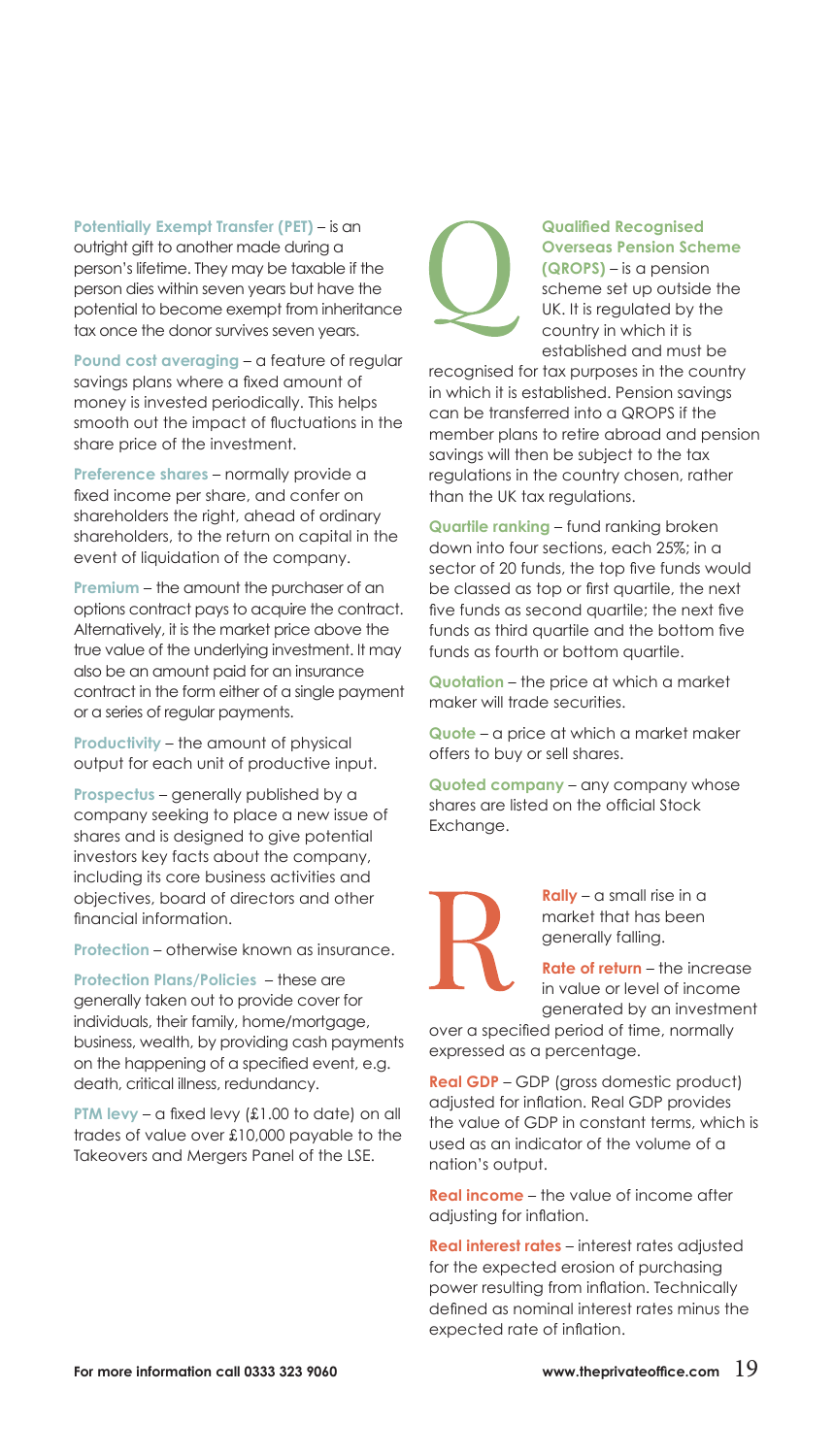**Real rate of return** – the rate of investment return after taking into account taxes and inflation.

**Rebalancing** – making regular adjustments to a portfolio to maintain the desired split between the different types of investment, which will change over time due to differences in the performance of each. Adjusting the mix of investments in a portfolio ensures that it does not become overly dependent on one investment, asset class, or style.

**Recession** – a phase of the business cycle extending from a peak to the next trough and characterized by a substantial decline in overall business activity - output, income, employment, and trade - of at least several months' duration. As a general rule, though not an official measure, recessions are identified by a decline in real gross domestic product for at least two consecutive quarters.

**Recovery** – a phase of the business cycle that lasts from a trough until overall economic activity returns to the level it reached at the previous peak.

**Redemption** – also known as a 'repayment', is a corporate action in which a company repays the loan stock to stockholders.

**Redemption date** – the date when a gilt or corporate bond matures and the loan becomes repayable.

**Redemption yield** – the total annualised return owning on a fixed interest security, made up of income, plus any gain, or minus any loss, to redemption.

**Reduced pension** – if the individual takes a tax-free lump sum from their pension fund on retirement, they will effectively reduce the income received directly from the fund. The smaller the fund, the smaller the annuity (income) the fund will provide.

**Registrar** – an organisation that maintains the register of shares on behalf of a company. The registrar is responsible for recording changes in share ownership and making adjustments for stock dividends and other corporate actions, e.g. bonus and rights issues.

**Reinvestment** – where the proceeds of an investment are used to fund a new investment. Also when an income distribution due to a unit holder is used to buy apitional units, rather than being paid out in a cash form. See also Accumulation units.

**Relative return fund** – this type of fund aims to do better than a given index or a group of similar funds.

**Rematerialisation** – this is when share certificates held electronically are converted so that the details are held in paper form instead.

**Remortgage** – the act of transferring a mortgage to a new lender.

**Renewal option** – provides the option to renew the policy at the end of the initial term - at standard rates - without any further medical disclosure. The premium will be based on the premium rates and the life assured's age at the time they renew their benefit and therefore are likely to go up.

**Repayment mortgage** – monthly repayments cover the interest and also reduce the outstanding mortgage balance. The loan is repaid in full by the end of the term.

**Retail Distribution Review (RDR)** – is part of the UK Financial Conduct Authority's agenda of customer protection. RDR aimed to drive structural change throughout the retail investments industry in order to ensure consumers can have confidence in their retirement and investment planning.

**Retail Price Index (RPI)** – the main domestic measure of inflation in the UK. It measures the average change from month to month in the prices of goods and services purchased by most households in the United Kingdom.

**Retail Service Provider (RSP)** – is a market maker who offers prices to buy/sell stock to retail customers.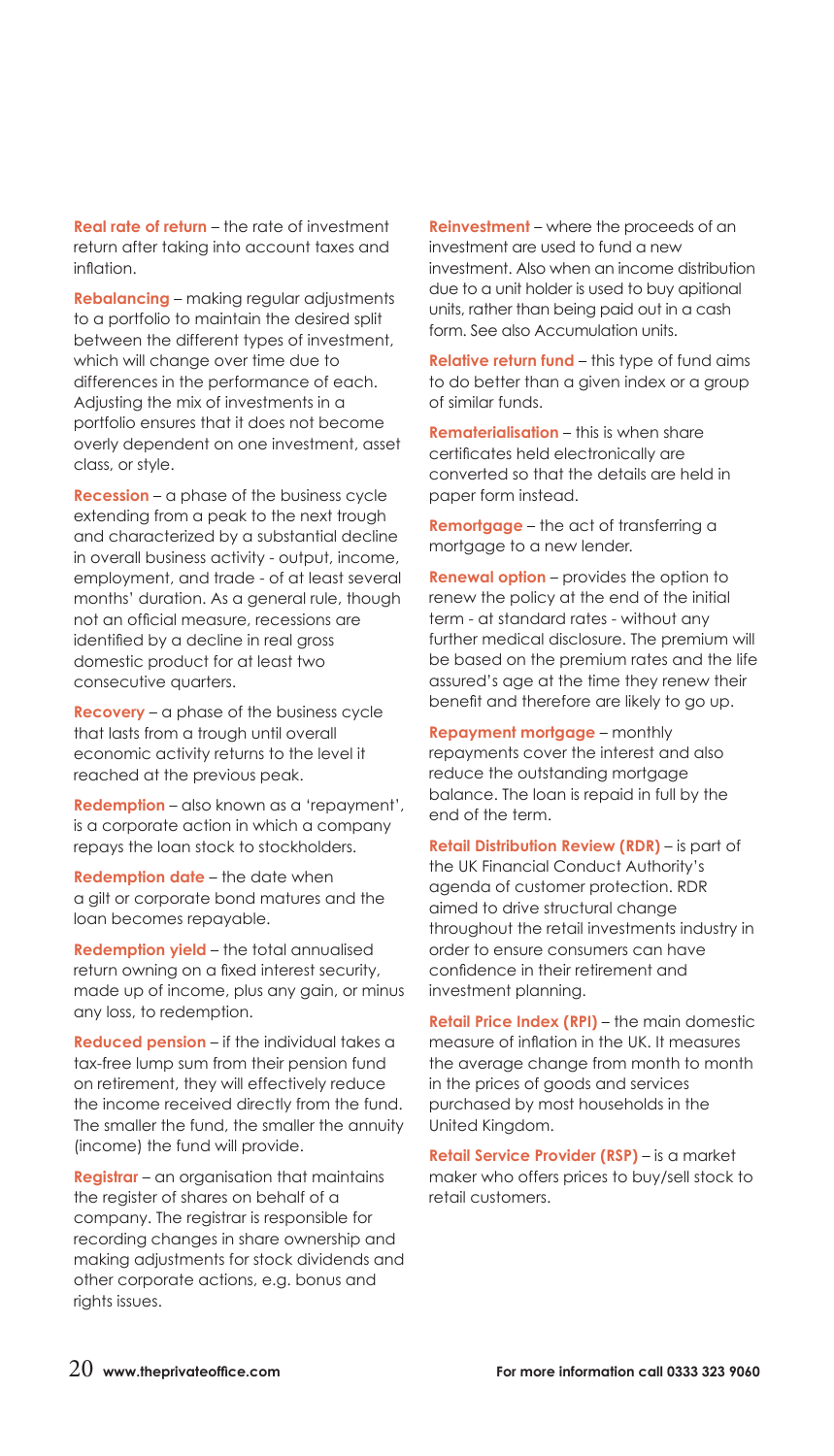**Retirement Annuity Contract (RAC)** – a type of pension scheme that was available to the self-employed, or workers not offered a workplace pension before July 1988. RACs were designed to help these workers build up retirement benefits. Members of these schemes receive tax relief on any contributions that they make.

**Revenue** – total income generated by a company in any financial period.

**Reviewable premium** – the premium is generally guaranteed not to change for an initial period, after which it is reviewed regularly and may go up or down.

**Rights issue** – existing shareholders are offered the chance to purchase optional shares in proportion to their current shareholding. These extra shares are often offered at a lower price than current market value.

**Risk** – a measure of how much the performance of an investment fluctuates in comparison with a relevant indicator. Generally measured by standard deviation.

**Risk appetite** – the aggregate level and types of risk an investor or company is willing to assume in its exposures and business activities in order to achieve its business objectives.

**Risk premium** – the additional return that investors require to hold assets whose returns are more variable than those of riskless assets. The risk can arise from many sources, such as the possibility of default (in the case of corporate bonds), the volatility of earnings (in the case of equities), or changes in interest rates.

**Salary replacement** – an alternative source of income which may be received whilst an individual is unable to work after suffering illness or injury.

#### **Scheme of arrangement** – a

corporate action in which a company replaces one or more of its lines of security with other securities, cash, or a combination of securities and cash.

**Scrip dividend** – a benefit distribution in which a company distributes dividends in share form or a combination of shares and cash.

**Scrip issue** – a free issue of stock to existing shareholders in proportion to their current share holdings.

#### **Second charge regulated mortgage** – A

type of subordinate mortgage made while an original mortgage is still in effect. For these, you would be offered services in relation to a new first charge regulated mortgage contract.

**Sector** – the category in which funds or companies are grouped together.

**Secured debt** – a debt backed up by some collateral. If the debtor defaults on a payment, the creditor may foreclose/ repossess the property used as collateral, he can then sell it to repay the loan.

**Securities** – a range of investment vehicles including shares, bonds, money market instruments etc.

**SEDOL** – the identifier used by the stock exchange to distinguish shares and other securities on the 'Stock Exchange Daily Official List'.

#### **Self-Invested Personal Pension (SIPP)**

– similar to a normal personal pension plan but a SIPP allows the plan holder much greater freedom in what to invest in and for the plan to hold these investments directly. The plan holder can have control over the investment strategy or can appoint a fund manager or stockbroker to manage the investments.

**Sequencing risk** – also called sequence of returns risk, which is the risk of receiving lower or negative returns early in a period when withdrawals are made from an individual's underlying investments.

**Settlement** – the payment of cash for securities, or the delivery of securities against payment.

**Settlement date** – the date on which a trade will be settled. In relation to shares, this is the date on which cash and shares must actually be exchanged by the parties in a trade.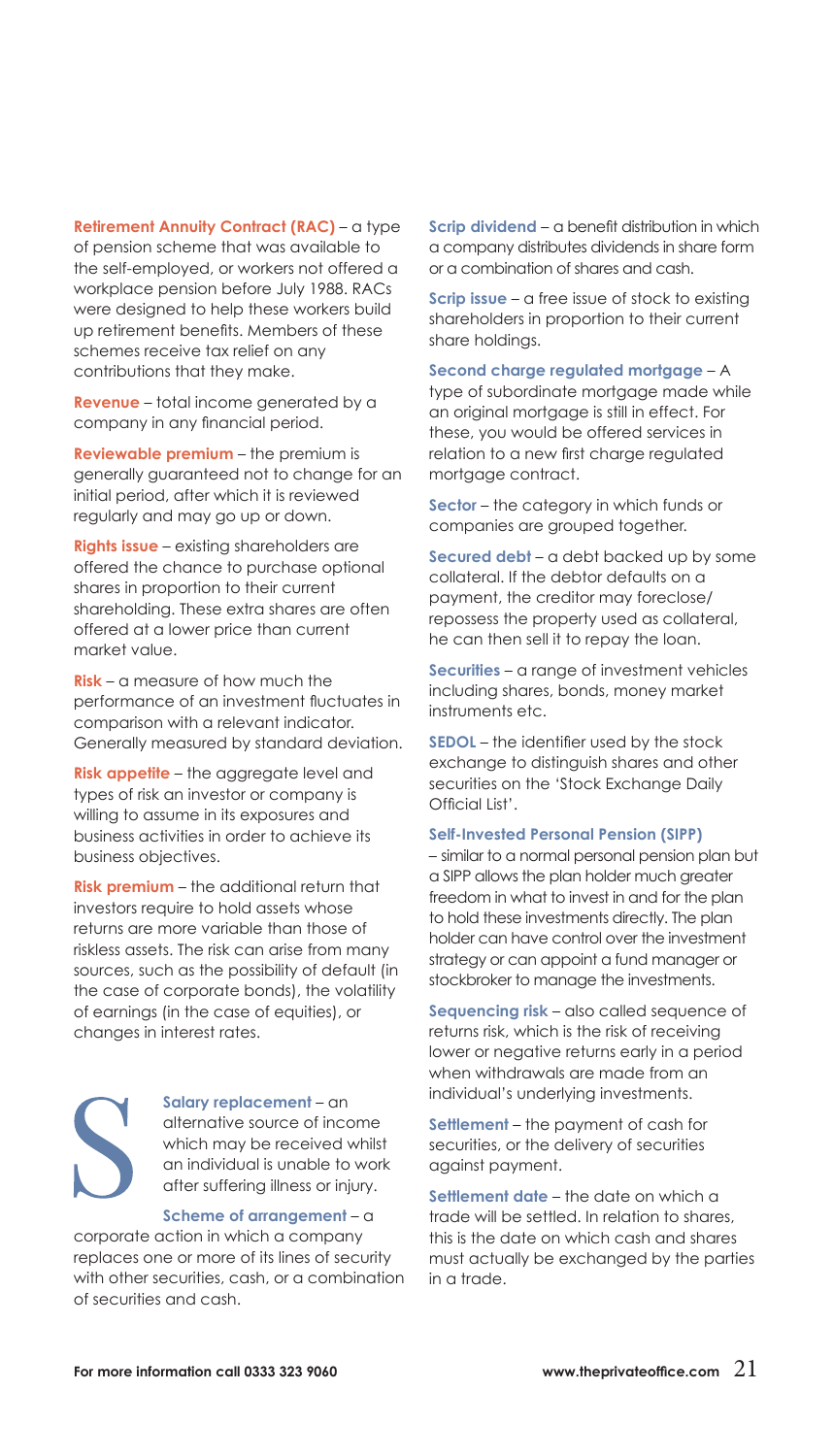**Shares/stocks** – a security that represents part ownership or equity in a corporation.

**Share certificate** – a record of part ownership of a company entitling the owner to a share of future profits of the company, in proportion to the number of shares held.

**Share class** – companies can issue different classes of share with different rights and obligations attached to them. A typical example is 'A' and 'B' shares, where 'A' shares allow the investor to vote at the company's AGM.

**Short-term interest rates** – interest rates on loan contract or debt instruments such as Treasury bills, bank certificates of deposit, or commercial paper having maturities of less than one year. Often called money market rates.

**Small-cap** – companies with a market capitalisation smaller than large-cap and mid-cap companies. Stock exchanges will usually define the financial size ranges for capitalisation.

**Small Self-Administered Scheme (SSAS)**

– pension schemes which are trust-based and established individually, usually by directors of limited companies for specified employees of the company. Since Pension Simplification (also known as A-Day), SSAS has been available for establishment by those who are not in a limited company (i.e. partnerships and families).

**Speculative grade bond** – see 'High yield bond'.

**Spread** – this is the difference between the offer price at which units or shares are sold and the bid price at which they are bought back from the public, i.e. - the Market Maker or unit trust manager's bid price is the price at which the investor can sell to him and the Market Maker's offer price is the price that the investor can buy from him and so is the higher of the two. The difference between the two prices is the spread and includes the market makers profit and his costs.

**Stamp duty** – a tax paid to the HMRC on documents of transfer of certain assets including shares. Stamp duty is also paid on the purchase of property.

**Standard & Poor's** – an organisation that publishes independent credit ratings for debt issued by sovereign, municipal, corporate and financial sector entities based on their financial strength.

**Standard deviation** – a statistical measure of the volatility (how much returns deviate up and down from its average return) of a portfolio or asset based on its historical performance. It is the main measure of risk used by the investment industry. The larger the standard deviation, the more volatile the fund over the period measured and therefore the riskier it is considered to be.

**Standard Variable Rate (SVR)** – the lender's standard interest rate which can go up and down at their discretion. This is the rate that most mortgages revert to at the end of the Initial Period.

**Stochastic techniques** – stochastic techniques incorporate results from repeated simulations using key financial parameters which are subject to random variations and are projected into the future.

**Stock** – a term generally used to represent shares and interchangeable in usage.

**Stock dividend** – one method of distributing company profits to shareholders (see also cash dividend). Stock dividends give existing shareholders a number of new shares according to their existing share holding. Stock dividends are usually optional so that the investor can choose whether to receive cash or shares, because of their different tax implications.

**Stock Exchange Trading System (SETS)** – is an electronic order matching system used for trading shares between stock exchange members (brokers and market makers).

**Stockbroker** – professional who buys and sells shares on behalf of their clients.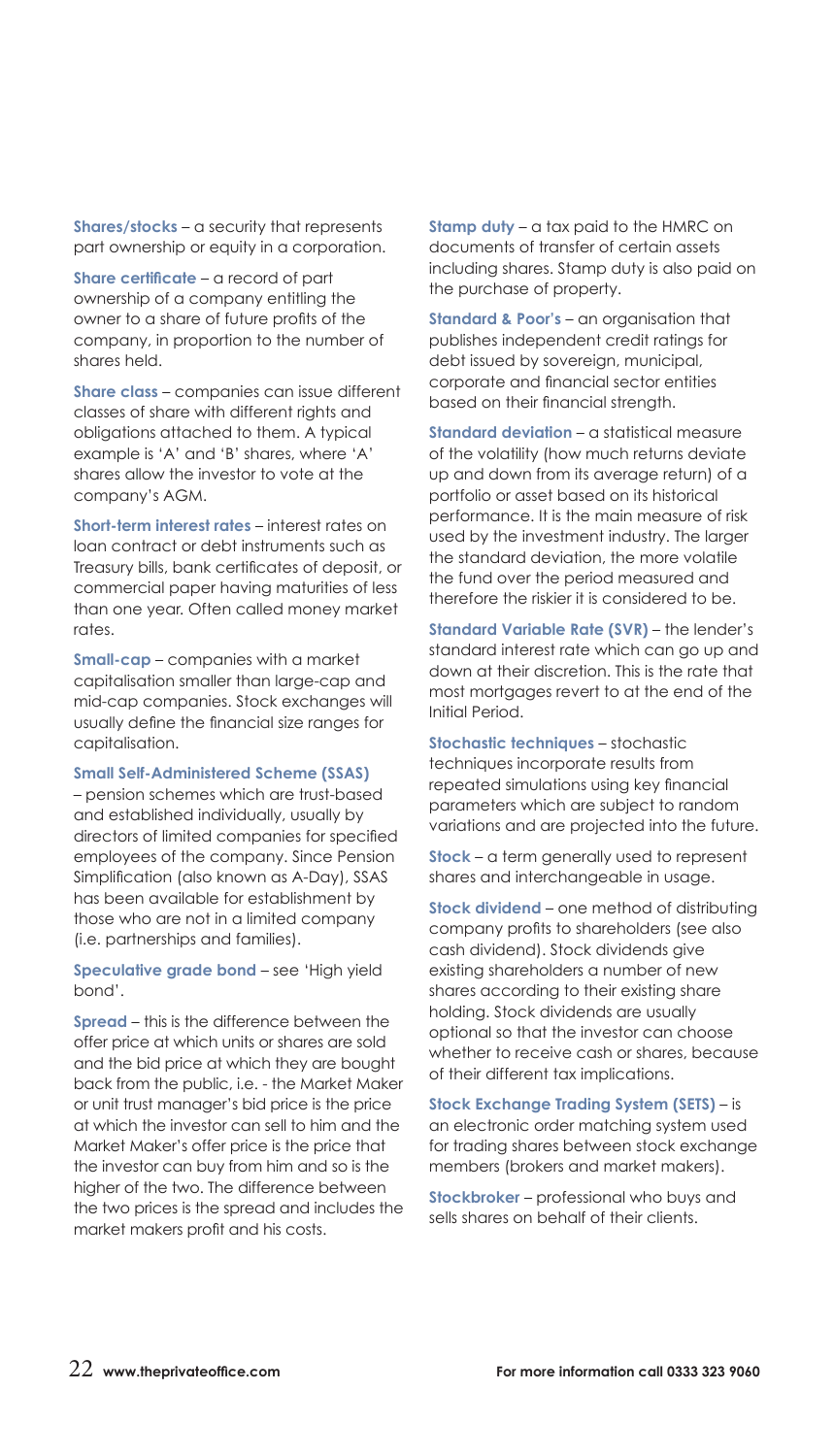**Suited occupation** – a claim can only be made if the life assured is unable to perform the tasks and duties associated with their own occupation, or an alternative occupation to which they are suited by training and experience.

**Sum assured** – a secured, guaranteed amount under a life assurance policy to be paid on death.

**Surplus** – the amount by which a government's total revenues exceed its total outlays in a given period, typically a fiscal year.

**Surrender** – the termination of a life insurance policy or annuity contract at the request of the policyholder, after which the policyholder receives the cash surrender value, if any, of the contract.

**Switch** – moving an investment from one fund to another.

**Systemic risk** – one of the core purposes of the Bank of England is to maintain the stability of the financial system as a whole. When looking at this they are looking for things that may cause systemic risk. That is the risk that an event or the failure of a financial institution may cause a risk to other perfectly healthy institutions because of the links between them. In other words, they are risks to the whole system.

> **Takeover** – the gained control of one company by another, through purchase of sufficient stock to acquire a controlling interest. Takeovers may be hostile, where the Board of

directors of the receiving company are in opposition to the purchase.

**Target pension** – the amount of money members would like to receive annually, upon retirement.

**Tax Exempt Special Savings Account (TESSA)** – replaced by the ISA in 1999 this was a five-year savings account where the interest earned was free of tax so long as the underlying investment was not touched.

### **Tax-free cash /Tax-free lump sum (TFC)**

– also known as the Pension Commencement Lump Sum, this is the lump sum benefit that can be taken tax-free from a pension arrangement at the retirement date. The amount is limited by Inland Revenue regulations.

**Tax relief** – a tax saving allowed by the Inland Revenue whereby payments to, and/or returns from, certain types of investment and savings are free of tax thus potentially increasing the returns, e.g. payments to personal pensions or investments performance from ISA products.

**Tax year** – the HMRC tax year runs from the 6th of April one year to the 5th of April the following year.

**Techmark** – one of the three separate markets on the London Stock Exchange. Techmark is specifically for companies in the hi-tech sector.

**Term** – the period of time a policy, bond or contract is issued for.

**Term assurance** – a simple and cheap form of life insurance, offering cover over a fixed number of years during which a lump sum will be paid out if the life insured dies.

**Terminal illness cover** – provides a tax-free payment if the life assured is diagnosed with a terminal illness which is expected to lead to death within a set timeframe.

**Tessa only ISA** – a TESSA only ISA is a cash ISA intended to receive subscriptions from maturing TESSAs. Amounts subscribed to TESSA only ISAs do not count towards the annual ISA contribution limits.

**Total Expense Ratio (TER)** – similar to OCF, it provides a more complete picture of the total annual costs involved in running an investment. Total costs may include various fees (purchase, redemption, auditing) and other expenses.

**Total permanent disability benefit** – a payment made on total and permanent disability - usually defined by the life assured's inability to carry out their own occupation or perform a number of activities of daily living.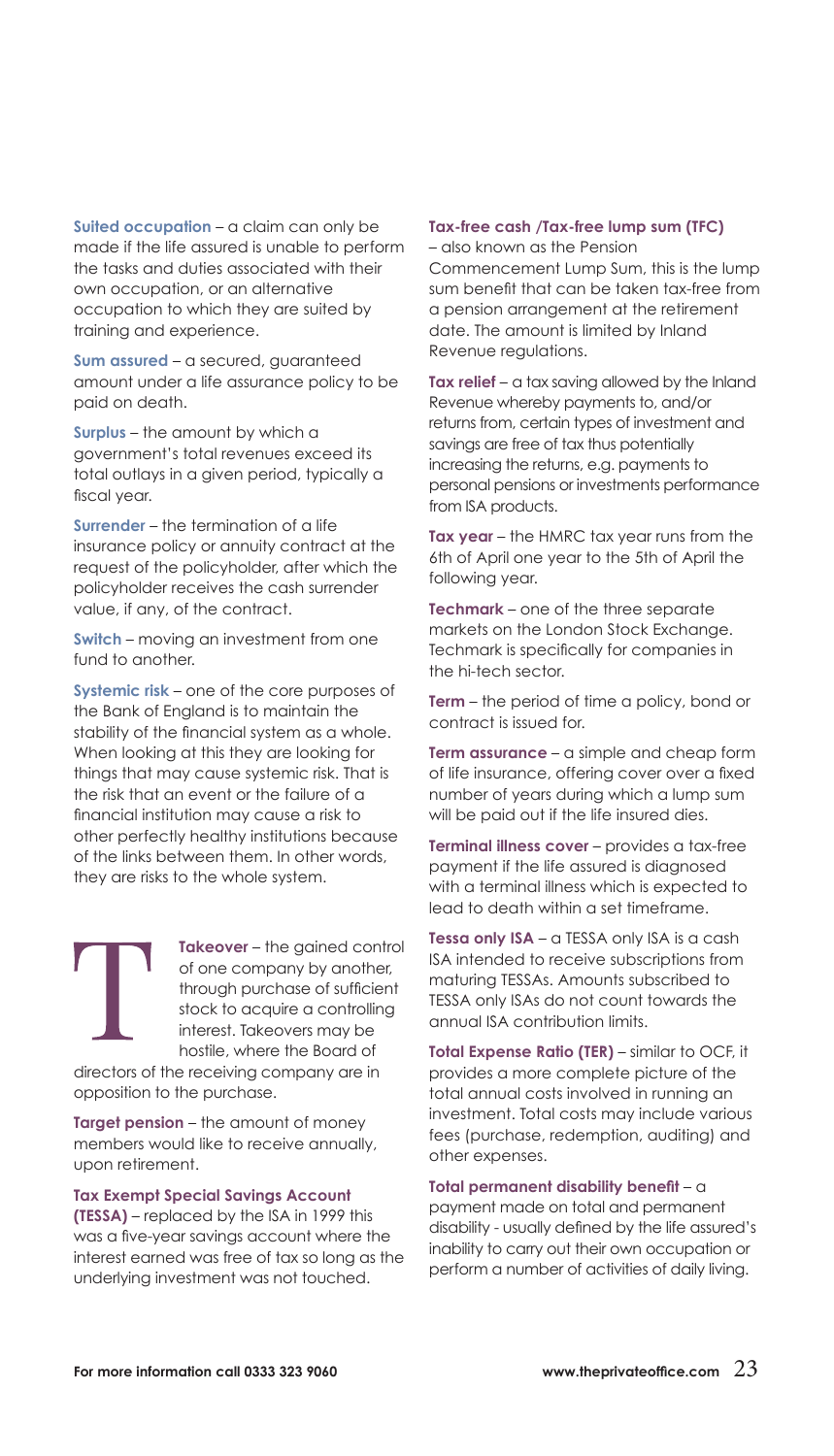**Total return** – the sum of all gains and losses (capital plus income) of an investment over a period of time.

**Tracker funds** – funds that are not actively managed by a fund manager but are set up to match the performance of a particular stock market by investing in all or a representative selection of the companies listed in that index.

**Tracker mortgage** – a type of variable rate mortgage whose interest rate will go up and down in response to changes in another rate - most commonly the Bank of England Base Rate - during the Initial period.

**Trade** – an agreement between two parties for one party to buy shares from the other.

**Transfers (in managers or product providers. and out)** – moving an investment between plan.

**Transfer value** – the value of a pension if transferred to another pension plan.

**Trivial lump sum** – a lump sum payment made from a small pension pot, to wind up a scheme.

**Trust deed** – a legal document which establishes a trust.

**Trustee** – an individual, company or institution, such as a bank, which holds the trust assets on behalf of the beneficiaries of the trust. A trustee may delegate custody responsibilities to a custodian.

**Turnover** – that part of a company's overall revenue generated by trading activity (rather than investment income or other forms of income).

**Transferable securities** – covers many asset types, but these are essentially shares and bonds issued by companies, which are freely transferable.

**Uncertificated stock** – stock is uncertificated when it is transferred from a paper shareholding into an electronic shareholding system (CREST).

**Uncrystallised fund** – that part of a pension fund from which no benefits have been taken.

**Uncrystallised funds pension lump sum** 

**(UFPLS)** – also called a FLUMP, is another way of taking pension benefits without going into drawdown or buying an annuity. An UFPLS can be paid from uncrystallised money purchase funds as a lump sum – there is a 25% tax-free element and the balance is taxed at the member's marginal rate of tax. Members (if their scheme allows) can take their entire money purchase pot as an UFPLS in one go, or take a series of smaller UFPLSs, each of which will have a 25% tax-free element.

**Underwriters** – usually institutions such as merchant banks, who agree to purchase a company's new issue shares if they are under subscribed, although they charge an underwriting fee for doing this. Their advantage is that the issuing companies are effectively guaranteed the issue money.

**Unit linked premium** – the premium buys units in a unitised insurance fund and these units are regularly encashed to meet the cost of the insurance. Over time the policy may acquire a surrender value.

**Unit price** – value of a pooled fund unit. May be expressed as the 'bid', 'mid', or 'offer' price.

**Unit trust** – a trust fund operated by Unit Trust Managers which is a collective investment vehicle pooling investors' money and therefore spreading the risks involved. It is an open-ended investment and therefore units can be created and cancelled depending on demand.

**Unquoted shares** – these are shares that are not actually traded on any exchange, and are generally those of smaller companies. For example, the company in question may not meet the listing requirements of the exchange.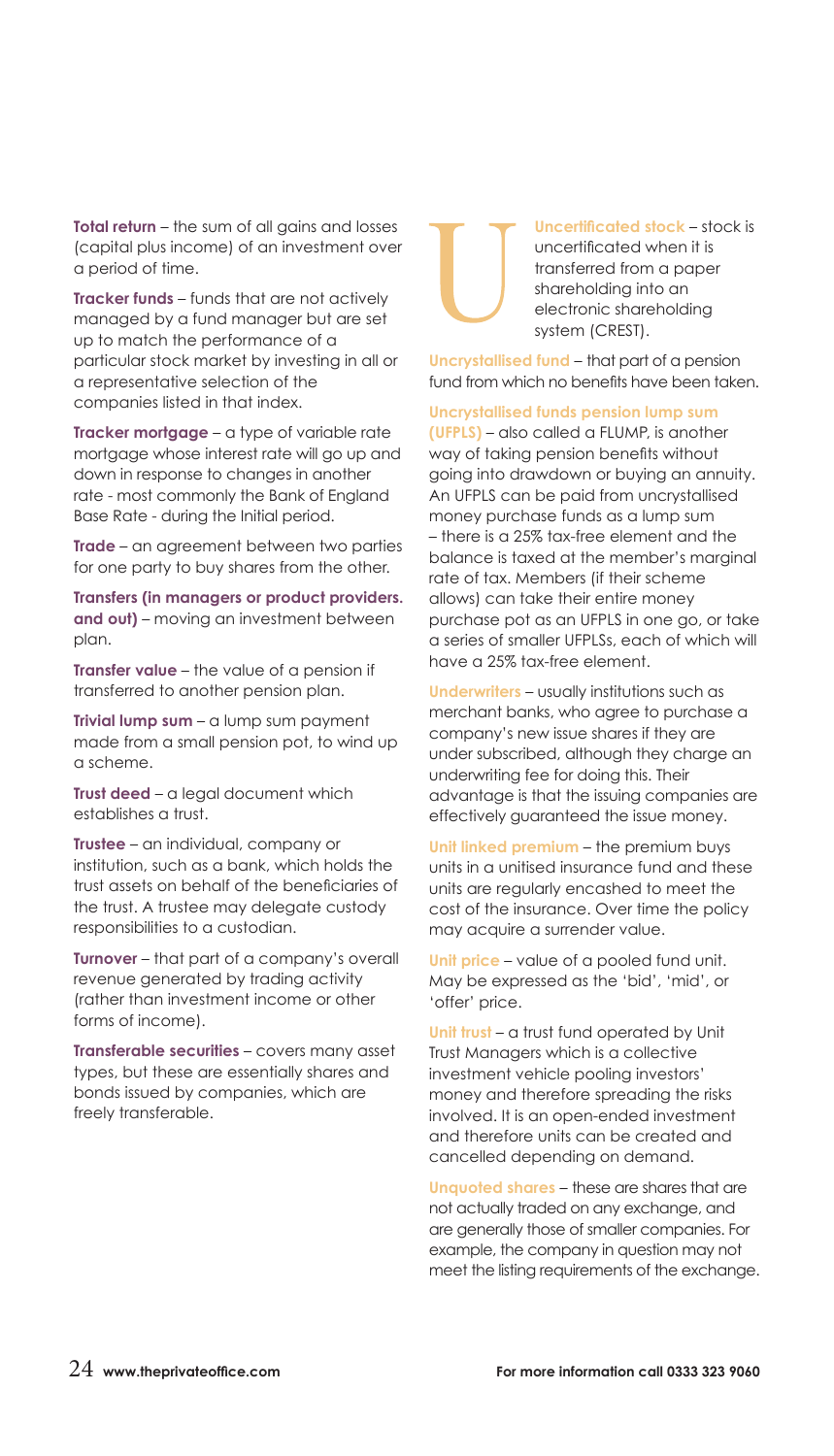**Unsecured debt/Unsecured loan** – a loan which is not tied to property. In the event of default a creditor would not have a claim to specific property to satisfy the debt. However, a creditor can sue on default and obtain a Court Judgement against the loanee.

**Unsecured Pension (USP)** – USP is basically the technical term for income drawdown under age 75. It is a way of taking income from part of a pension whilst leaving the rest invested. An example of a secured route in retirement would be an annuity, where a set income is received for the duration of the member's life. Because, with USP, the size of the fund can go down as well as up and individuals can raise or lower the amount of income taken each year, the eventual income in retirement is not defined and therefore it is unsecured.

> **Valuation point** – the time at which a fund is valued on a daily basis.

**Valuation price** – this is the price used for the calculation of units bought and sold since

the last valuation point.

**Variable rate** – a variable rate agreement, as distinguished from a fixed rate agreement, calls for an interest rate that may fluctuate over the life of the loan. The rate is often tied to an index that reflects changes in market rates of interest. A fluctuation in the rate causes changes in either the payments or the length of the loan term. Limits are often placed on the degree to which the interest rate or the payments can vary.

**Venture Capital Trust (VCT)** – is a highly tax efficient UK closed-end collective investment scheme designed to provide private equity capital for small expanding companies and capital gains for investors. VCTs are a form of publicly traded private equity.

**Volatility** – (in relation to Shares) – a measure of relative movement of share price during a given period.

**Waiver of premium** – if illness or disability prevents the life assured from working, the monthly premiums are paid on their behalf

until the end of the policy term, a specified age or until they are able to return to work. The payments will start after the selected deferment period.

**Warrant** – this is a form of derivative security that is issued by the company of the underlying share (unlike futures and options) giving the holder the right to purchase shares at a specified price for a fixed or unlimited duration.

**Watchlist** – a list or portfolio of securities selected by an individual and regularly monitored for possible future investment.

**Weighted average charge** – the average investment charge of a portfolio given the relative weighting (allocation) of the underlying investment holdings.

**Whole of Life (WOL)** – polices which are designed to provide a sum of money (the 'sum assured') to a member's family or estate when the member dies. Members can either pay a lump sum at the outset or a premium every month. Whole of life policies are intended to remain in place for the rest of the member's life, however, some policies do not require members to keep paying premiums once they have reached a certain age.

**With profits bond** – this is a single-premium investment contract that offers a relatively low risk, low-volatility, long-term investment. Lump sum investments are made, the aim being to increase this sum over a period of usually five years or more. The bond is invested in the with-profits fund of a life assurance provider. If withdrawals are made within the first few years, the individual may not receive the full principal - there may be a penalty charge.

**Wrap** – a financial services product which enables investors to view their whole investment portfolio on one platform.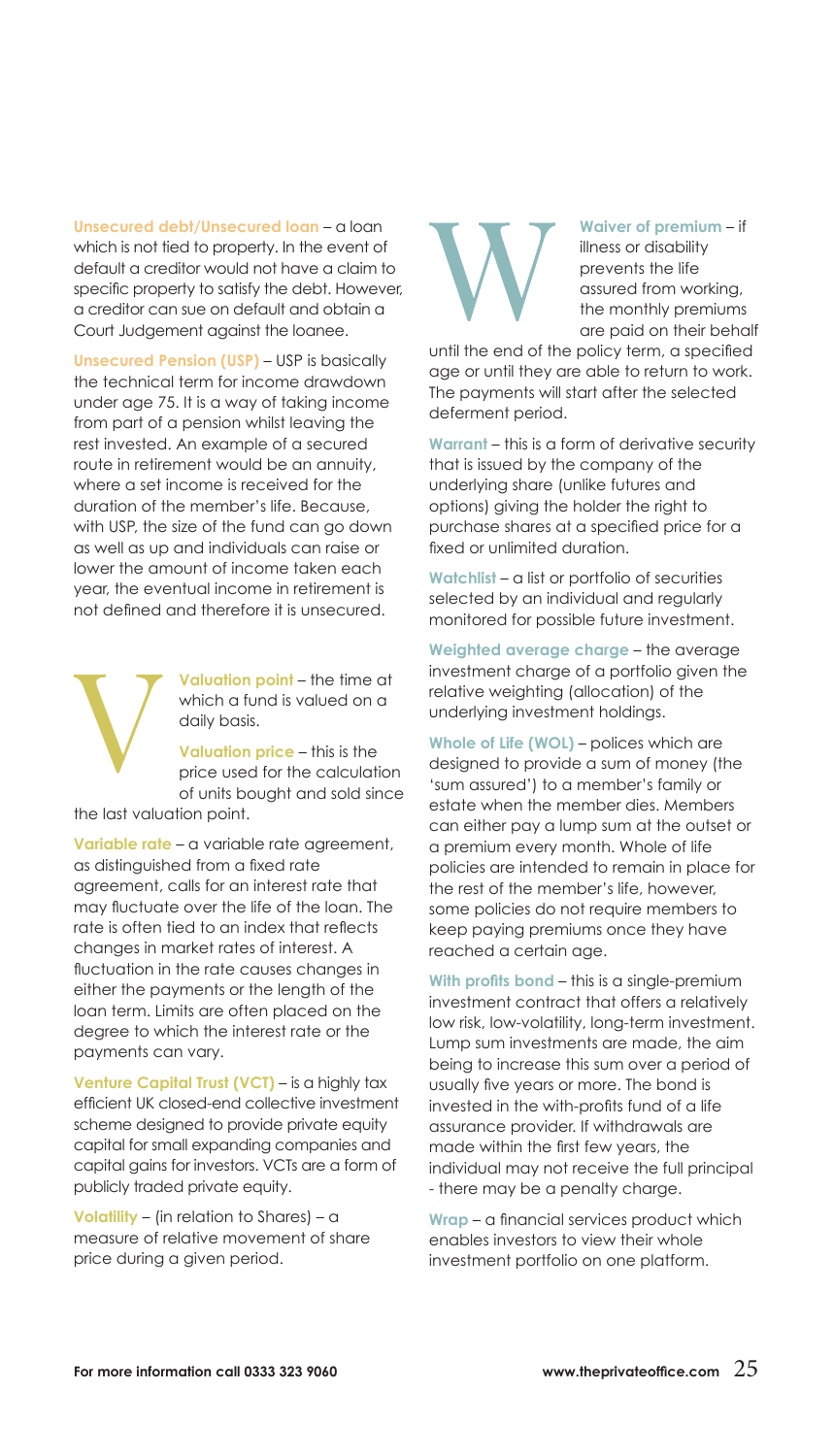

**Yield** – the return on a loan or investment, normally stated as a percentage of price.

Yield curve – the relationship formed by plotting the yields of otherwise comparable

fixed-income securities against their terms to maturity. Typically, yields increase as maturities lengthen. The rate of that increase determines the 'steepness' or 'flatness' of the yield curve. Ordinarily, a steepening (or flattening) of the yield curve is taken to suggest that short term interest rates are expected to rise (or fall).

**Yield to maturity** – the internal rate of return of a series of cash flows from a given time until maturity.